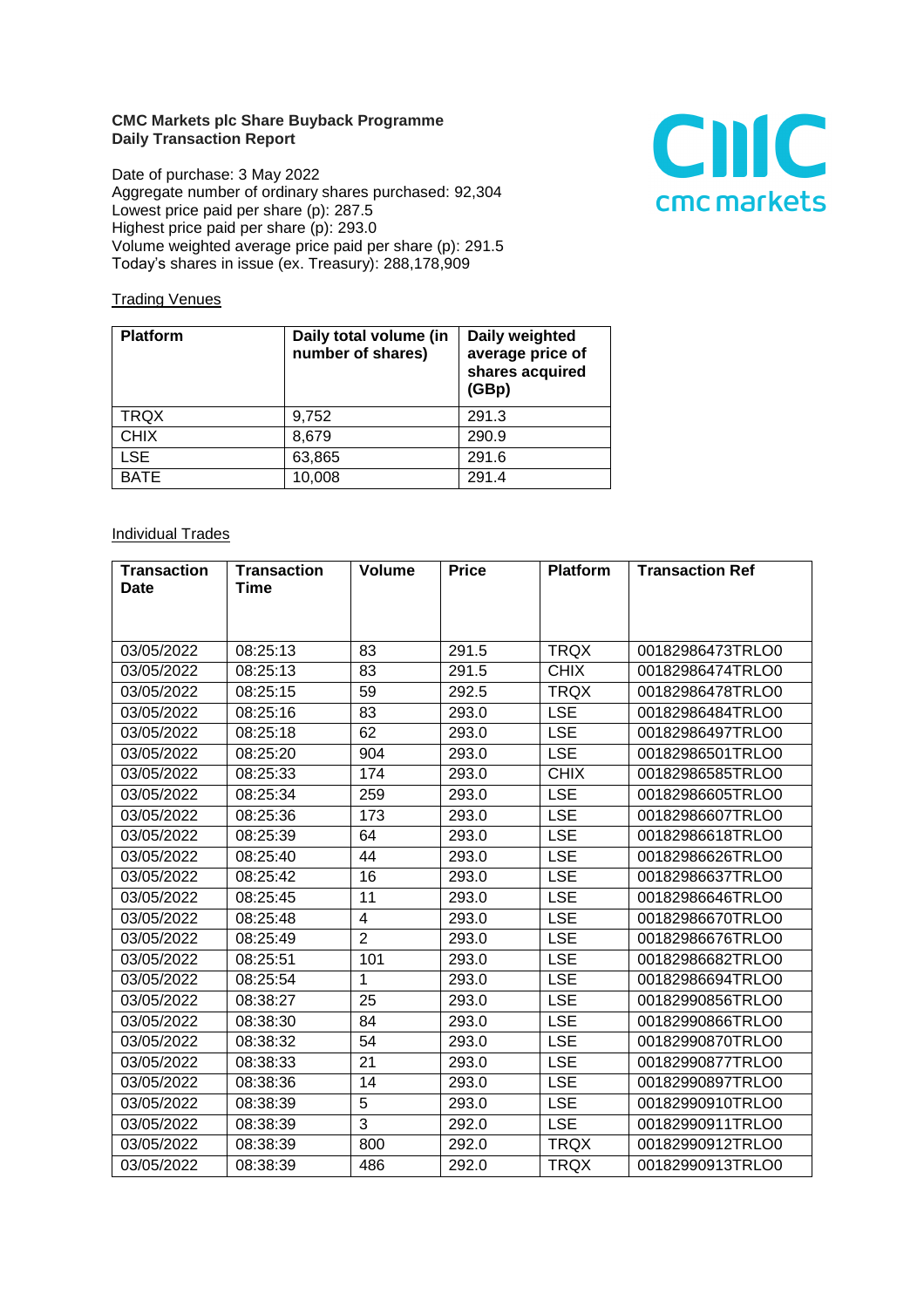| 03/05/2022 | 08:38:39 | 60             | 292.0 | <b>BATE</b> | 00182990914TRLO0 |
|------------|----------|----------------|-------|-------------|------------------|
| 03/05/2022 | 08:38:39 | 400            | 292.0 | <b>TRQX</b> | 00182990915TRLO0 |
| 03/05/2022 | 08:38:39 | 44             | 292.0 | <b>CHIX</b> | 00182990916TRLO0 |
| 03/05/2022 | 08:38:43 | 155            | 291.5 | <b>LSE</b>  | 00182990923TRLO0 |
| 03/05/2022 | 08:38:43 | 196            | 291.5 | <b>LSE</b>  | 00182990924TRLO0 |
| 03/05/2022 | 08:38:43 | 71             | 291.5 | <b>LSE</b>  | 00182990925TRLO0 |
| 03/05/2022 | 08:38:43 | 422            | 292.0 | <b>CHIX</b> | 00182990926TRLO0 |
| 03/05/2022 | 08:39:11 | 105            | 291.0 | <b>LSE</b>  | 00182991062TRLO0 |
| 03/05/2022 | 08:39:11 | 170            | 291.0 | <b>LSE</b>  | 00182991063TRLO0 |
| 03/05/2022 | 08:39:11 | 275            | 292.0 | <b>TRQX</b> | 00182991064TRLO0 |
| 03/05/2022 | 08:45:56 | 206            | 291.0 | <b>TRQX</b> | 00182992363TRLO0 |
| 03/05/2022 | 08:45:56 | 206            | 291.0 | <b>LSE</b>  | 00182992364TRLO0 |
| 03/05/2022 | 08:45:56 | 206            | 291.0 | <b>BATE</b> | 00182992365TRLO0 |
| 03/05/2022 | 08:45:56 | 206            | 291.0 | <b>CHIX</b> | 00182992366TRLO0 |
| 03/05/2022 | 08:45:56 | 51             | 291.0 | <b>TRQX</b> | 00182992367TRLO0 |
| 03/05/2022 | 08:52:50 | 62             | 291.5 | <b>LSE</b>  | 00182993991TRLO0 |
| 03/05/2022 | 08:52:52 | 62             | 291.5 | <b>CHIX</b> | 00182993995TRLO0 |
| 03/05/2022 | 08:52:54 | 16             | 291.5 | <b>LSE</b>  | 00182994020TRLO0 |
| 03/05/2022 | 08:52:57 | 15             | 291.5 | <b>CHIX</b> | 00182994033TRLO0 |
| 03/05/2022 | 08:53:00 | 4              | 291.5 | <b>LSE</b>  | 00182994041TRLO0 |
| 03/05/2022 | 08:53:03 | 4              | 291.5 | <b>CHIX</b> | 00182994050TRLO0 |
| 03/05/2022 | 08:53:06 | $\mathbf{1}$   | 291.5 | <b>LSE</b>  | 00182994057TRLO0 |
| 03/05/2022 | 08:55:59 | 189            | 292.0 | <b>LSE</b>  | 00182994646TRLO0 |
| 03/05/2022 | 08:56:03 | 62             | 292.0 | <b>TRQX</b> | 00182994665TRLO0 |
| 03/05/2022 | 08:56:05 | 103            | 292.0 | <b>LSE</b>  | 00182994670TRLO0 |
| 03/05/2022 | 08:56:06 | 16             | 292.0 | <b>TRQX</b> | 00182994678TRLO0 |
| 03/05/2022 | 08:56:09 | 25             | 292.0 | <b>LSE</b>  | 00182994688TRLO0 |
| 03/05/2022 | 08:56:12 | 4              | 292.0 | <b>TRQX</b> | 00182994699TRLO0 |
| 03/05/2022 | 08:56:15 | $\overline{7}$ | 292.0 | <b>LSE</b>  | 00182994707TRLO0 |
| 03/05/2022 | 08:56:18 | $\overline{2}$ | 292.0 | <b>TRQX</b> | 00182994732TRLO0 |
| 03/05/2022 | 08:56:21 | $\mathbf{1}$   | 292.0 | <b>LSE</b>  | 00182994745TRLO0 |
| 03/05/2022 | 09:08:15 | $\mathbf{1}$   | 292.0 | <b>TRQX</b> | 00182997584TRLO0 |
| 03/05/2022 | 09:08:17 | 70             | 292.0 | <b>LSE</b>  | 00182997592TRLO0 |
| 03/05/2022 | 09:08:19 | 8              | 292.0 | <b>TRQX</b> | 00182997595TRLO0 |
| 03/05/2022 | 09:08:19 | 72             | 292.0 | <b>TRQX</b> | 00182997596TRLO0 |
| 03/05/2022 | 09:08:21 | 38             | 292.0 | <b>LSE</b>  | 00182997602TRLO0 |
| 03/05/2022 | 09:08:22 | 11             | 292.0 | <b>TRQX</b> | 00182997608TRLO0 |
| 03/05/2022 | 09:08:22 | 9              | 292.0 | <b>TRQX</b> | 00182997609TRLO0 |
| 03/05/2022 | 09:08:24 | 132            | 292.0 | <b>LSE</b>  | 00182997616TRLO0 |
| 03/05/2022 | 09:08:27 | 63             | 292.0 | <b>BATE</b> | 00182997629TRLO0 |
| 03/05/2022 | 09:08:30 | 33             | 292.0 | <b>LSE</b>  | 00182997645TRLO0 |
| 03/05/2022 | 09:08:33 | 16             | 292.0 | <b>BATE</b> | 00182997666TRLO0 |
| 03/05/2022 | 09:08:33 | 8              | 292.5 | <b>LSE</b>  | 00182997667TRLO0 |
| 03/05/2022 | 09:08:34 | $\overline{5}$ | 293.0 | <b>TRQX</b> | 00182997670TRLO0 |
| 03/05/2022 | 09:18:37 | 21             | 292.5 | <b>TRQX</b> | 00182999668TRLO0 |
| 03/05/2022 | 09:18:37 | 374            | 293.0 | <b>LSE</b>  | 00182999669TRLO0 |
| 03/05/2022 | 09:41:30 | 185            | 292.0 | <b>BATE</b> | 00183003673TRLO0 |
| 03/05/2022 | 09:41:30 | 34             | 292.0 | <b>CHIX</b> | 00183003675TRLO0 |
| 03/05/2022 | 09:41:30 | 8              | 292.0 | <b>BATE</b> | 00183003676TRLO0 |
| 03/05/2022 | 09:41:30 | 10             | 292.0 | <b>CHIX</b> | 00183003677TRLO0 |
| 03/05/2022 | 09:41:30 | 181            | 292.0 | <b>BATE</b> | 00183003678TRLO0 |
| 03/05/2022 | 09:41:30 | 330            | 292.0 | <b>CHIX</b> | 00183003679TRLO0 |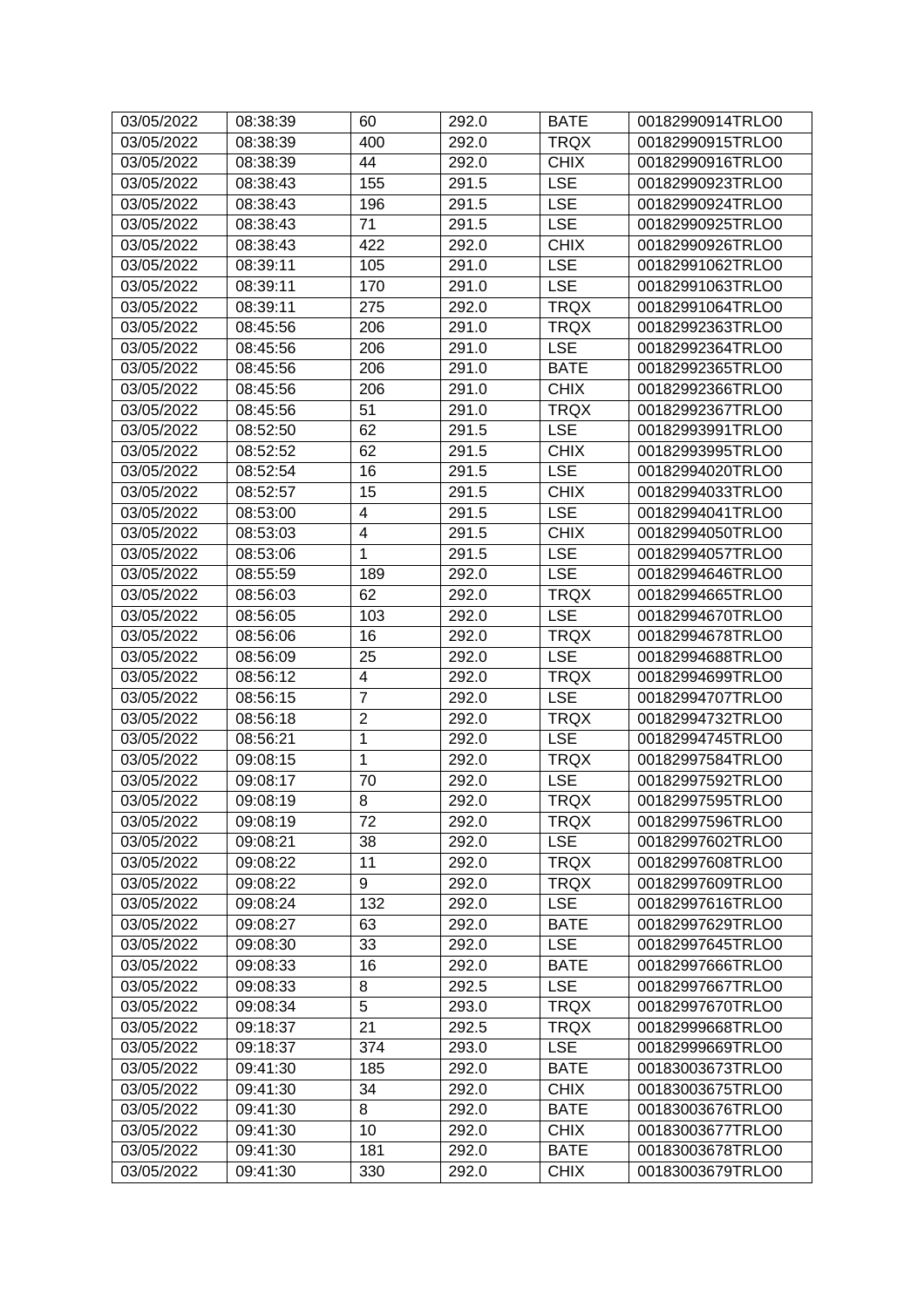| 03/05/2022 | 09:41:30 | 373            | 292.0 | <b>TRQX</b> | 00183003672TRLO0 |
|------------|----------|----------------|-------|-------------|------------------|
| 03/05/2022 | 09:41:30 | 98             | 292.0 | <b>LSE</b>  | 00183003674TRLO0 |
| 03/05/2022 | 09:41:30 | 562            | 293.0 | <b>LSE</b>  | 00183003680TRLO0 |
| 03/05/2022 | 09:43:08 | 188            | 291.5 | <b>TRQX</b> | 00183004006TRLO0 |
| 03/05/2022 | 09:43:08 | 58             | 291.5 | <b>LSE</b>  | 00183004007TRLO0 |
| 03/05/2022 | 09:43:08 | 457            | 291.5 | <b>TRQX</b> | 00183004008TRLO0 |
| 03/05/2022 | 09:43:08 | 17             | 291.5 | <b>BATE</b> | 00183004009TRLO0 |
| 03/05/2022 | 09:43:08 | 59             | 291.5 | <b>CHIX</b> | 00183004010TRLO0 |
| 03/05/2022 | 09:43:08 | 42             | 291.5 | <b>BATE</b> | 00183004011TRLO0 |
| 03/05/2022 | 09:43:08 | 47             | 291.5 | <b>CHIX</b> | 00183004012TRLO0 |
| 03/05/2022 | 09:44:23 | 120            | 292.0 | <b>TRQX</b> | 00183004258TRLO0 |
| 03/05/2022 | 09:44:24 | 120            | 291.5 | <b>LSE</b>  | 00183004259TRLO0 |
| 03/05/2022 | 09:44:25 | 30             | 291.5 | <b>LSE</b>  | 00183004263TRLO0 |
| 03/05/2022 | 09:47:47 | 36             | 290.5 | <b>LSE</b>  | 00183004769TRLO0 |
| 03/05/2022 | 09:47:47 | 35             | 291.0 | <b>LSE</b>  | 00183004770TRLO0 |
| 03/05/2022 | 09:47:48 | 134            | 291.5 | <b>LSE</b>  | 00183004776TRLO0 |
| 03/05/2022 | 09:47:51 | 9              | 291.5 | <b>LSE</b>  | 00183004778TRLO0 |
| 03/05/2022 | 09:47:54 | $\overline{7}$ | 291.5 | <b>LSE</b>  | 00183004782TRLO0 |
| 03/05/2022 | 09:47:54 | 26             | 291.5 | <b>LSE</b>  | 00183004783TRLO0 |
| 03/05/2022 | 09:47:57 | 3              | 291.5 | <b>LSE</b>  | 00183004788TRLO0 |
| 03/05/2022 | 09:48:00 | 8              | 291.5 | <b>LSE</b>  | 00183004797TRLO0 |
| 03/05/2022 | 09:48:03 | $\mathbf{1}$   | 291.5 | <b>LSE</b>  | 00183004810TRLO0 |
| 03/05/2022 | 09:51:43 | 71             | 290.5 | <b>TRQX</b> | 00183005396TRLO0 |
| 03/05/2022 | 09:51:43 | 120            | 290.5 | <b>BATE</b> | 00183005397TRLO0 |
| 03/05/2022 | 09:51:43 | $\sqrt{2}$     | 290.5 | <b>LSE</b>  | 00183005398TRLO0 |
| 03/05/2022 | 09:51:43 | 72             | 290.5 | <b>CHIX</b> | 00183005399TRLO0 |
| 03/05/2022 | 09:51:43 | 18             | 290.5 | <b>LSE</b>  | 00183005400TRLO0 |
| 03/05/2022 | 09:51:48 | 97             | 289.5 | <b>LSE</b>  | 00183005410TRLO0 |
| 03/05/2022 | 09:51:48 | 113            | 289.5 | <b>LSE</b>  | 00183005411TRLO0 |
| 03/05/2022 | 09:51:51 | 106            | 289.5 | <b>LSE</b>  | 00183005426TRLO0 |
| 03/05/2022 | 09:51:51 | 33             | 289.5 | <b>LSE</b>  | 00183005427TRLO0 |
| 03/05/2022 | 09:51:51 | 143            | 290.0 | <b>CHIX</b> | 00183005428TRLO0 |
| 03/05/2022 | 09:51:51 | 48             | 290.0 | <b>CHIX</b> | 00183005429TRLO0 |
| 03/05/2022 | 09:57:27 | 143            | 291.0 | <b>LSE</b>  | 00183006419TRLO0 |
| 03/05/2022 | 09:57:28 | 462            | 291.5 | <b>LSE</b>  | 00183006421TRLO0 |
| 03/05/2022 | 09:57:28 | 300            | 291.5 | <b>LSE</b>  | 00183006422TRLO0 |
| 03/05/2022 | 09:57:28 | 238            | 291.5 | <b>LSE</b>  | 00183006423TRLO0 |
| 03/05/2022 | 09:57:28 | 360            | 291.0 | <b>LSE</b>  | 00183006420TRLO0 |
| 03/05/2022 | 10:00:12 | 26             | 291.0 | <b>TRQX</b> | 00183006867TRLO0 |
| 03/05/2022 | 10:00:12 | 82             | 291.0 | <b>LSE</b>  | 00183006868TRLO0 |
| 03/05/2022 | 10:00:12 | 287            | 291.0 | <b>TRQX</b> | 00183006869TRLO0 |
| 03/05/2022 | 10:00:12 | 231            | 291.0 | <b>LSE</b>  | 00183006870TRLO0 |
| 03/05/2022 | 10:00:12 | 144            | 291.0 | <b>BATE</b> | 00183006871TRLO0 |
| 03/05/2022 | 10:00:12 | 125            | 291.0 | <b>CHIX</b> | 00183006872TRLO0 |
| 03/05/2022 | 10:00:12 | 156            | 291.0 | <b>LSE</b>  | 00183006873TRLO0 |
| 03/05/2022 | 10:05:29 | 29             | 290.0 | <b>TRQX</b> | 00183007805TRLO0 |
| 03/05/2022 | 10:05:29 | 29             | 290.0 | <b>LSE</b>  | 00183007806TRLO0 |
| 03/05/2022 | 10:05:29 | 29             | 290.0 | <b>BATE</b> | 00183007807TRLO0 |
| 03/05/2022 | 10:05:29 | 29             | 290.0 | <b>CHIX</b> | 00183007808TRLO0 |
| 03/05/2022 | 10:05:29 | $\overline{7}$ | 290.0 | <b>LSE</b>  | 00183007809TRLO0 |
| 03/05/2022 | 10:05:34 | 429            | 289.5 | <b>CHIX</b> | 00183007824TRLO0 |
| 03/05/2022 | 10:05:34 | 342            | 290.0 | <b>LSE</b>  | 00183007825TRLO0 |
|            |          |                |       |             |                  |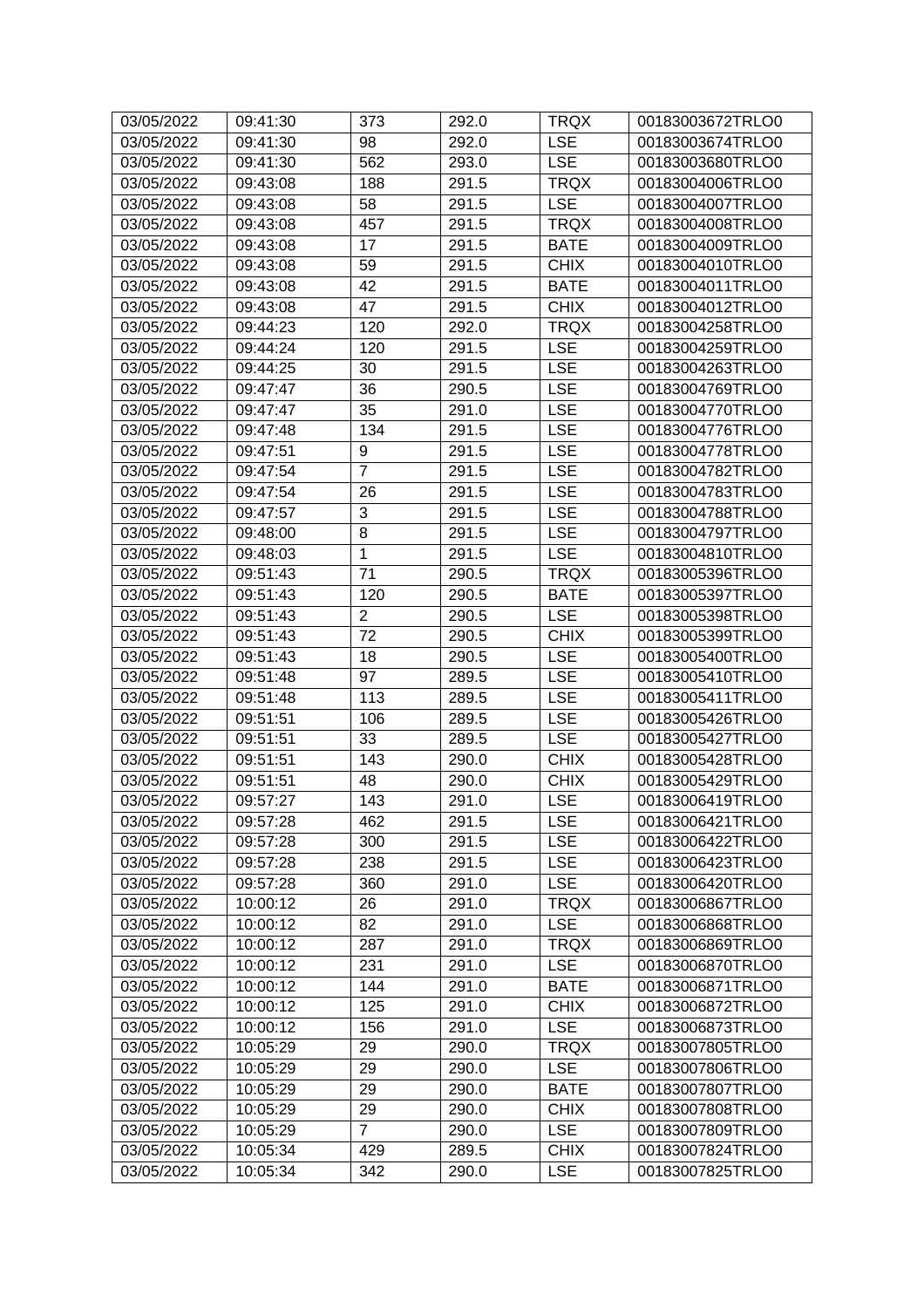| 03/05/2022 | 10:05:34 | 86                      | 290.0 | <b>LSE</b>  | 00183007826TRLO0 |
|------------|----------|-------------------------|-------|-------------|------------------|
| 03/05/2022 | 10:12:11 | 323                     | 290.5 | <b>LSE</b>  | 00183009216TRLO0 |
| 03/05/2022 | 10:12:13 | 339                     | 291.0 | <b>LSE</b>  | 00183009223TRLO0 |
| 03/05/2022 | 10:12:13 | 635                     | 291.0 | <b>LSE</b>  | 00183009224TRLO0 |
| 03/05/2022 | 10:12:15 | 74                      | 291.0 | <b>CHIX</b> | 00183009235TRLO0 |
| 03/05/2022 | 10:12:15 | 141                     | 291.0 | <b>CHIX</b> | 00183009236TRLO0 |
| 03/05/2022 | 10:12:15 | 74                      | 291.0 | <b>CHIX</b> | 00183009237TRLO0 |
| 03/05/2022 | 10:12:15 | 34                      | 291.0 | <b>CHIX</b> | 00183009238TRLO0 |
| 03/05/2022 | 10:12:18 | 244                     | 291.0 | <b>LSE</b>  | 00183009252TRLO0 |
| 03/05/2022 | 10:12:21 | 81                      | 291.0 | <b>LSE</b>  | 00183009261TRLO0 |
| 03/05/2022 | 10:12:24 | 74                      | 291.0 | <b>CHIX</b> | 00183009278TRLO0 |
| 03/05/2022 | 10:12:24 | 6                       | 291.0 | <b>CHIX</b> | 00183009279TRLO0 |
| 03/05/2022 | 10:12:27 | 42                      | 291.0 | <b>BATE</b> | 00183009282TRLO0 |
| 03/05/2022 | 10:12:27 | 42                      | 291.0 | <b>BATE</b> | 00183009283TRLO0 |
| 03/05/2022 | 10:12:27 | 42                      | 291.0 | <b>BATE</b> | 00183009284TRLO0 |
| 03/05/2022 | 10:12:27 | 42                      | 291.0 | <b>BATE</b> | 00183009285TRLO0 |
| 03/05/2022 | 10:12:27 | 42                      | 291.0 | <b>BATE</b> | 00183009286TRLO0 |
| 03/05/2022 | 10:12:27 | 42                      | 291.0 | <b>BATE</b> | 00183009287TRLO0 |
| 03/05/2022 | 10:12:27 | 42                      | 291.0 | <b>BATE</b> | 00183009288TRLO0 |
| 03/05/2022 | 10:12:27 | 29                      | 291.0 | <b>BATE</b> | 00183009289TRLO0 |
| 03/05/2022 | 10:12:29 | 33                      | 291.0 | <b>TRQX</b> | 00183009291TRLO0 |
| 03/05/2022 | 10:12:29 | 290                     | 291.0 | <b>TRQX</b> | 00183009292TRLO0 |
| 03/05/2022 | 10:12:30 | 61                      | 291.0 | <b>LSE</b>  | 00183009295TRLO0 |
| 03/05/2022 | 10:12:32 | 42                      | 291.0 | <b>BATE</b> | 00183009304TRLO0 |
| 03/05/2022 | 10:12:32 | 38                      | 291.0 | <b>BATE</b> | 00183009305TRLO0 |
| 03/05/2022 | 10:12:33 | 33                      | 291.0 | <b>TRQX</b> | 00183009306TRLO0 |
| 03/05/2022 | 10:12:33 | 48                      | 291.0 | <b>TRQX</b> | 00183009307TRLO0 |
| 03/05/2022 | 10:12:34 | 21                      | 291.0 | <b>LSE</b>  | 00183009310TRLO0 |
| 03/05/2022 | 10:12:36 | 21                      | 291.0 | <b>TRQX</b> | 00183009314TRLO0 |
| 03/05/2022 | 10:12:39 | 20                      | 291.0 | <b>BATE</b> | 00183009329TRLO0 |
| 03/05/2022 | 10:12:42 | 20                      | 291.0 | <b>CHIX</b> | 00183009341TRLO0 |
| 03/05/2022 | 10:12:43 | 15                      | 291.0 | <b>LSE</b>  | 00183009344TRLO0 |
| 03/05/2022 | 10:12:45 | 5                       | 291.0 | <b>TRQX</b> | 00183009351TRLO0 |
| 03/05/2022 | 10:12:48 | $\overline{5}$          | 291.0 | <b>BATE</b> | 00183009358TRLO0 |
| 03/05/2022 | 10:12:51 | 5                       | 291.0 | <b>CHIX</b> | 00183009363TRLO0 |
| 03/05/2022 | 10:12:54 | 5                       | 291.0 | <b>LSE</b>  | 00183009371TRLO0 |
| 03/05/2022 | 10:12:57 | $\overline{\mathbf{4}}$ | 291.0 | <b>LSE</b>  | 00183009385TRLO0 |
| 03/05/2022 | 10:13:00 | $\overline{2}$          | 291.0 | <b>CHIX</b> | 00183009391TRLO0 |
| 03/05/2022 | 10:16:40 | 1                       | 290.0 | <b>TRQX</b> | 00183010325TRLO0 |
| 03/05/2022 | 10:16:40 | 1                       | 290.0 | <b>BATE</b> | 00183010326TRLO0 |
| 03/05/2022 | 10:16:40 | $\mathbf{1}$            | 290.0 | <b>LSE</b>  | 00183010327TRLO0 |
| 03/05/2022 | 10:16:40 | 1                       | 290.0 | <b>LSE</b>  | 00183010328TRLO0 |
| 03/05/2022 | 10:16:40 | $\mathbf{1}$            | 289.5 | <b>CHIX</b> | 00183010329TRLO0 |
| 03/05/2022 | 10:50:05 | 360                     | 290.0 | <b>BATE</b> | 00183016896TRLO0 |
| 03/05/2022 | 10:50:05 | 1,478                   | 290.5 | <b>LSE</b>  | 00183016897TRLO0 |
| 03/05/2022 | 10:50:05 | 131                     | 290.5 | <b>CHIX</b> | 00183016898TRLO0 |
| 03/05/2022 | 10:50:05 | 325                     | 291.0 | <b>LSE</b>  | 00183016899TRLO0 |
| 03/05/2022 | 10:50:05 | 34                      | 291.0 | <b>LSE</b>  | 00183016900TRLO0 |
| 03/05/2022 | 10:50:05 | 178                     | 291.0 | <b>LSE</b>  | 00183016901TRLO0 |
| 03/05/2022 | 10:50:07 | 74                      | 291.0 | <b>CHIX</b> | 00183016905TRLO0 |
| 03/05/2022 | 10:50:07 | 74                      | 291.0 | <b>CHIX</b> | 00183016906TRLO0 |
| 03/05/2022 | 10:50:07 | 28                      | 291.0 | <b>CHIX</b> | 00183016907TRLO0 |
|            |          |                         |       |             |                  |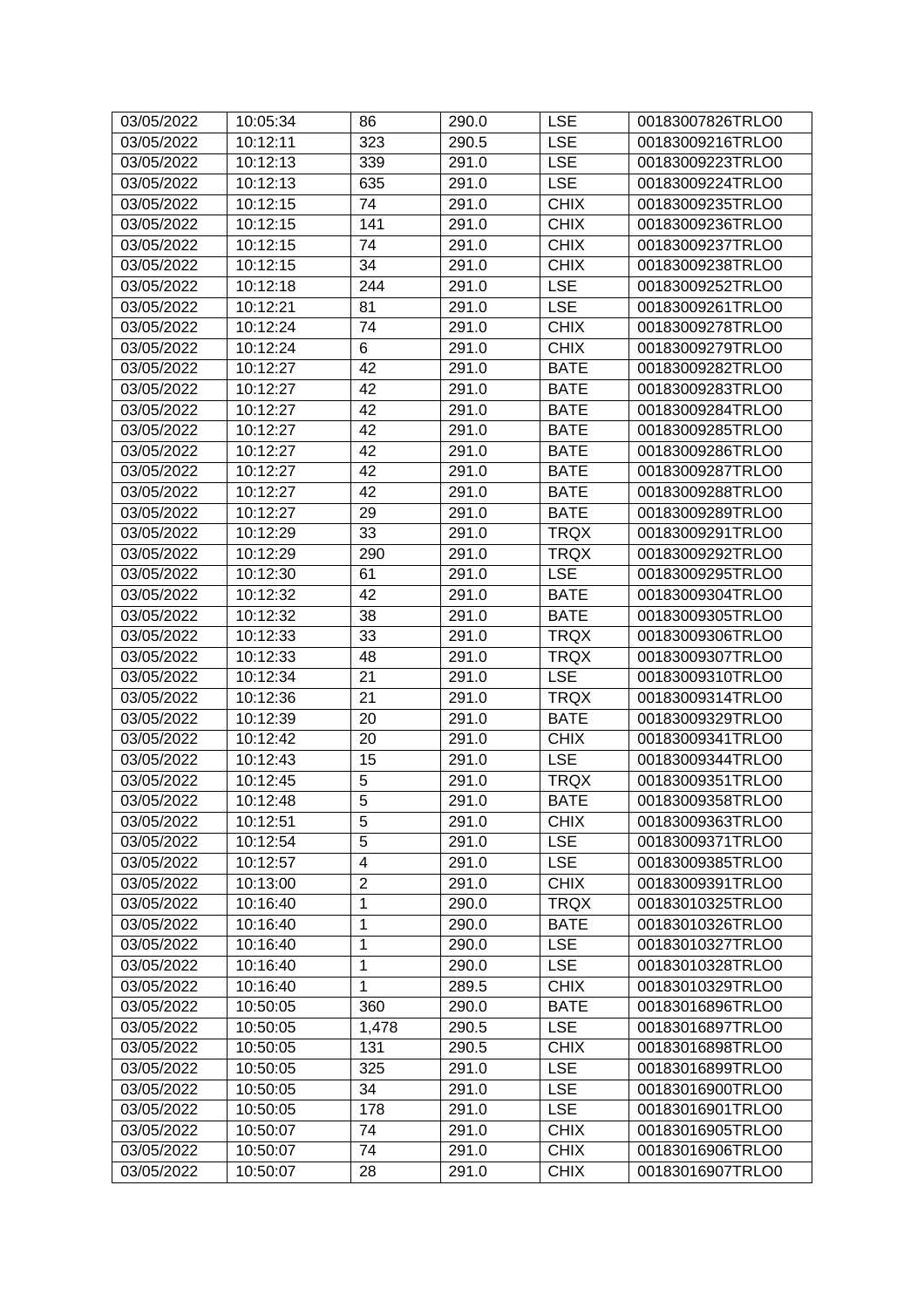| 03/05/2022 | 10:50:07 | 161          | 291.0 | <b>LSE</b>  | 00183016908TRLO0 |
|------------|----------|--------------|-------|-------------|------------------|
| 03/05/2022 | 10:50:07 | 236          | 291.0 | <b>LSE</b>  | 00183016909TRLO0 |
| 03/05/2022 | 10:50:07 | 313          | 291.0 | <b>LSE</b>  | 00183016910TRLO0 |
| 03/05/2022 | 10:50:07 | 909          | 291.0 | <b>LSE</b>  | 00183016911TRLO0 |
| 03/05/2022 | 10:50:09 | 74           | 291.0 | <b>CHIX</b> | 00183016917TRLO0 |
| 03/05/2022 | 10:50:09 | 74           | 291.0 | <b>CHIX</b> | 00183016918TRLO0 |
| 03/05/2022 | 10:50:09 | 74           | 291.0 | <b>CHIX</b> | 00183016920TRLO0 |
| 03/05/2022 | 10:50:09 | 74           | 291.0 | <b>CHIX</b> | 00183016922TRLO0 |
| 03/05/2022 | 10:50:09 | 63           | 291.0 | <b>CHIX</b> | 00183016923TRLO0 |
| 03/05/2022 | 10:50:09 | 25           | 290.5 | <b>TRQX</b> | 00183016919TRLO0 |
| 03/05/2022 | 10:50:09 | 57           | 290.5 | <b>TRQX</b> | 00183016921TRLO0 |
| 03/05/2022 | 10:50:12 | 477          | 291.0 | <b>LSE</b>  | 00183016932TRLO0 |
| 03/05/2022 | 10:50:15 | 74           | 291.0 | <b>CHIX</b> | 00183016947TRLO0 |
| 03/05/2022 | 10:50:15 | 74           | 291.0 | <b>CHIX</b> | 00183016948TRLO0 |
| 03/05/2022 | 10:50:15 | 74           | 291.0 | <b>CHIX</b> | 00183016949TRLO0 |
| 03/05/2022 | 10:50:15 | 74           | 291.0 | <b>CHIX</b> | 00183016950TRLO0 |
| 03/05/2022 | 10:50:15 | 74           | 291.0 | <b>CHIX</b> | 00183016951TRLO0 |
| 03/05/2022 | 10:50:15 | 11           | 291.0 | <b>CHIX</b> | 00183016952TRLO0 |
| 03/05/2022 | 10:50:18 | 23           | 291.0 | <b>LSE</b>  | 00183016954TRLO0 |
| 03/05/2022 | 10:50:18 | 96           | 291.0 | <b>LSE</b>  | 00183016955TRLO0 |
| 03/05/2022 | 10:50:21 | 30           | 290.5 | <b>LSE</b>  | 00183016956TRLO0 |
| 03/05/2022 | 10:50:21 | 277          | 290.5 | <b>TRQX</b> | 00183016957TRLO0 |
| 03/05/2022 | 10:50:21 | 52           | 290.5 | <b>CHIX</b> | 00183016958TRLO0 |
| 03/05/2022 | 10:50:21 | 1,620        | 290.5 | <b>BATE</b> | 00183016959TRLO0 |
| 03/05/2022 | 10:50:21 | 95           | 290.5 | <b>CHIX</b> | 00183016960TRLO0 |
| 03/05/2022 | 11:25:28 | 136          | 290.0 | <b>TRQX</b> | 00183026305TRLO0 |
| 03/05/2022 | 11:25:28 | 137          | 290.0 | <b>LSE</b>  | 00183026306TRLO0 |
| 03/05/2022 | 11:25:28 | 137          | 290.0 | <b>BATE</b> | 00183026307TRLO0 |
| 03/05/2022 | 11:25:28 | 137          | 290.0 | <b>CHIX</b> | 00183026308TRLO0 |
| 03/05/2022 | 11:25:28 | 34           | 290.0 | <b>CHIX</b> | 00183026309TRLO0 |
| 03/05/2022 | 11:51:20 | 66           | 290.0 | <b>TRQX</b> | 00183032554TRLO0 |
| 03/05/2022 | 11:51:20 | 67           | 290.0 | <b>LSE</b>  | 00183032555TRLO0 |
| 03/05/2022 | 11:51:20 | 67           | 290.0 | <b>BATE</b> | 00183032556TRLO0 |
| 03/05/2022 | 11:51:20 | 67           | 290.0 | <b>CHIX</b> | 00183032557TRLO0 |
| 03/05/2022 | 11:51:20 | 69           | 290.0 | <b>CHIX</b> | 00183032558TRLO0 |
| 03/05/2022 | 11:52:54 | 85           | 290.0 | <b>LSE</b>  | 00183032880TRLO0 |
| 03/05/2022 | 11:52:57 | 33           | 290.0 | <b>TRQX</b> | 00183032882TRLO0 |
| 03/05/2022 | 11:52:57 | 51           | 290.0 | <b>TRQX</b> | 00183032883TRLO0 |
| 03/05/2022 | 11:53:00 | 88           | 290.0 | <b>LSE</b>  | 00183032897TRLO0 |
| 03/05/2022 | 11:53:03 | 74           | 290.0 | <b>CHIX</b> | 00183032926TRLO0 |
| 03/05/2022 | 11:53:03 | 74           | 290.0 | <b>CHIX</b> | 00183032927TRLO0 |
| 03/05/2022 | 11:53:03 | 74           | 290.0 | <b>CHIX</b> | 00183032928TRLO0 |
| 03/05/2022 | 11:53:03 | 18           | 290.0 | <b>CHIX</b> | 00183032929TRLO0 |
| 03/05/2022 | 11:53:04 | 74           | 290.0 | <b>CHIX</b> | 00183032939TRLO0 |
| 03/05/2022 | 11:53:04 | 11           | 290.0 | <b>CHIX</b> | 00183032940TRLO0 |
| 03/05/2022 | 11:53:06 | 60           | 290.0 | <b>CHIX</b> | 00183032941TRLO0 |
| 03/05/2022 | 11:53:09 | 42           | 290.0 | <b>BATE</b> | 00183032949TRLO0 |
| 03/05/2022 | 11:53:09 | 42           | 290.0 | <b>BATE</b> | 00183032950TRLO0 |
| 03/05/2022 | 11:53:09 | $\mathbf{1}$ | 290.0 | <b>BATE</b> | 00183032951TRLO0 |
| 03/05/2022 | 11:53:12 | 41           | 290.0 | <b>LSE</b>  | 00183032960TRLO0 |
| 03/05/2022 | 11:53:15 | 33           | 290.0 | <b>TRQX</b> | 00183032978TRLO0 |
| 03/05/2022 | 11:53:15 | 378          | 290.0 | <b>TRQX</b> | 00183032979TRLO0 |
|            |          |              |       |             |                  |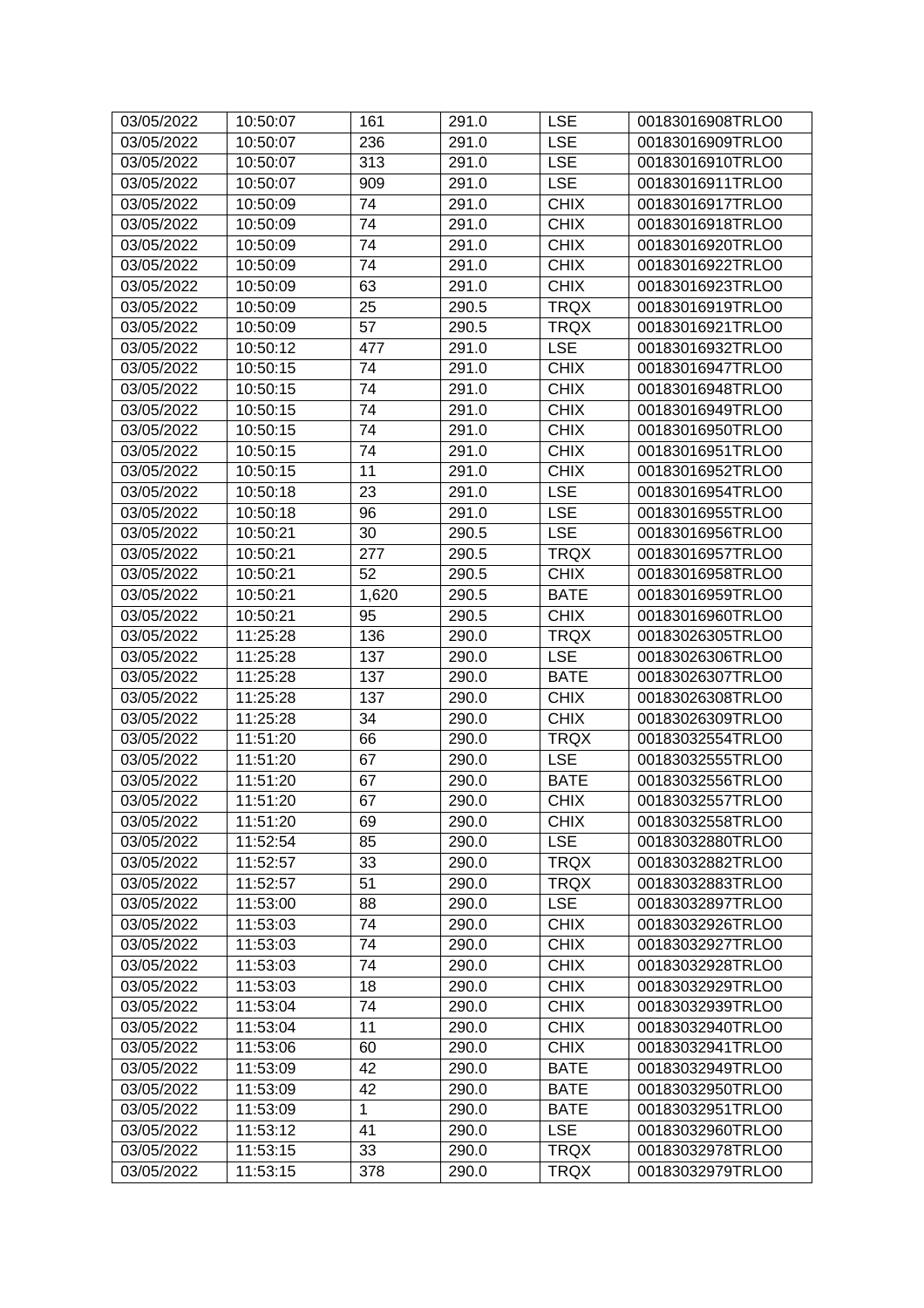| 03/05/2022 | 11:53:18 | 21             | 290.0 | <b>CHIX</b> | 00183032982TRLO0 |
|------------|----------|----------------|-------|-------------|------------------|
| 03/05/2022 | 11:53:21 | 10             | 290.0 | <b>TRQX</b> | 00183032993TRLO0 |
| 03/05/2022 | 11:53:21 | 10             | 290.0 | <b>TRQX</b> | 00183032994TRLO0 |
| 03/05/2022 | 11:53:21 | 33             | 290.0 | <b>TRQX</b> | 00183032995TRLO0 |
| 03/05/2022 | 11:53:21 | 49             | 290.0 | <b>TRQX</b> | 00183032996TRLO0 |
| 03/05/2022 | 12:02:57 | 19             | 289.5 | <b>LSE</b>  | 00183035049TRLO0 |
| 03/05/2022 | 12:02:57 | 20             | 289.5 | <b>CHIX</b> | 00183035051TRLO0 |
| 03/05/2022 | 12:02:57 | 20             | 289.5 | <b>BATE</b> | 00183035052TRLO0 |
| 03/05/2022 | 12:02:57 | 19             | 289.5 | <b>TRQX</b> | 00183035050TRLO0 |
| 03/05/2022 | 12:20:37 | 18             | 290.0 | <b>CHIX</b> | 00183039144TRLO0 |
| 03/05/2022 | 12:20:37 | 32             | 290.0 | <b>CHIX</b> | 00183039145TRLO0 |
| 03/05/2022 | 12:20:39 | 19             | 290.0 | <b>BATE</b> | 00183039155TRLO0 |
| 03/05/2022 | 12:20:39 | 19             | 290.0 | <b>BATE</b> | 00183039156TRLO0 |
| 03/05/2022 | 12:20:39 | 42             | 290.0 | <b>BATE</b> | 00183039157TRLO0 |
| 03/05/2022 | 12:20:39 | 42             | 290.0 | <b>BATE</b> | 00183039158TRLO0 |
| 03/05/2022 | 12:20:39 | 42             | 290.0 | <b>BATE</b> | 00183039159TRLO0 |
| 03/05/2022 | 12:20:39 | 42             | 290.0 | <b>BATE</b> | 00183039160TRLO0 |
| 03/05/2022 | 12:20:39 | 35             | 290.0 | <b>BATE</b> | 00183039161TRLO0 |
| 03/05/2022 | 12:20:42 | 50             | 290.0 | <b>LSE</b>  | 00183039171TRLO0 |
| 03/05/2022 | 12:20:45 | 10             | 290.0 | <b>TRQX</b> | 00183039181TRLO0 |
| 03/05/2022 | 12:20:45 | 33             | 290.0 | <b>TRQX</b> | 00183039182TRLO0 |
| 03/05/2022 | 12:20:45 | 6              | 290.0 | <b>TRQX</b> | 00183039183TRLO0 |
| 03/05/2022 | 12:20:48 | 42             | 290.0 | <b>BATE</b> | 00183039204TRLO0 |
| 03/05/2022 | 12:20:48 | 19             | 290.0 | <b>BATE</b> | 00183039205TRLO0 |
| 03/05/2022 | 12:20:51 | 42             | 290.0 | <b>BATE</b> | 00183039224TRLO0 |
| 03/05/2022 | 12:20:51 | 8              | 290.0 | <b>BATE</b> | 00183039225TRLO0 |
| 03/05/2022 | 12:20:54 | 16             | 290.0 | <b>BATE</b> | 00183039253TRLO0 |
| 03/05/2022 | 12:20:57 | $\overline{7}$ | 290.0 | <b>CHIX</b> | 00183039265TRLO0 |
| 03/05/2022 | 12:20:57 | 5              | 290.0 | <b>CHIX</b> | 00183039266TRLO0 |
| 03/05/2022 | 12:21:00 | 12             | 290.0 | <b>TRQX</b> | 00183039286TRLO0 |
| 03/05/2022 | 12:21:03 | 12             | 290.0 | <b>LSE</b>  | 00183039314TRLO0 |
| 03/05/2022 | 12:21:06 | 12             | 290.0 | <b>BATE</b> | 00183039321TRLO0 |
| 03/05/2022 | 12:21:09 | 4              | 290.0 | <b>BATE</b> | 00183039324TRLO0 |
| 03/05/2022 | 12:21:12 | 3              | 290.0 | <b>CHIX</b> | 00183039330TRLO0 |
| 03/05/2022 | 12:21:15 | 3              | 290.0 | <b>TRQX</b> | 00183039333TRLO0 |
| 03/05/2022 | 12:21:18 | 3              | 290.0 | <b>LSE</b>  | 00183039337TRLO0 |
| 03/05/2022 | 12:28:45 | $\mathbf{1}$   | 289.5 | <b>CHIX</b> | 00183041576TRLO0 |
| 03/05/2022 | 12:28:45 | 1              | 289.5 | <b>BATE</b> | 00183041577TRLO0 |
| 03/05/2022 | 12:28:45 | $\mathbf 1$    | 289.5 | <b>TRQX</b> | 00183041575TRLO0 |
| 03/05/2022 | 12:28:45 | 3              | 290.0 | <b>BATE</b> | 00183041578TRLO0 |
| 03/05/2022 | 12:28:45 | $\mathbf{1}$   | 289.5 | <b>LSE</b>  | 00183041579TRLO0 |
| 03/05/2022 | 12:41:21 | 1              | 290.0 | <b>BATE</b> | 00183045096TRLO0 |
| 03/05/2022 | 12:41:21 | $\overline{7}$ | 289.5 | <b>LSE</b>  | 00183045097TRLO0 |
| 03/05/2022 | 12:56:02 | $\mathbf{1}$   | 289.0 | <b>TRQX</b> | 00183049028TRLO0 |
| 03/05/2022 | 12:56:02 | $\overline{c}$ | 289.0 | <b>BATE</b> | 00183049029TRLO0 |
| 03/05/2022 | 12:56:02 | $\mathbf{1}$   | 289.0 | <b>LSE</b>  | 00183049030TRLO0 |
| 03/05/2022 | 12:56:02 | $\mathbf{1}$   | 289.0 | <b>CHIX</b> | 00183049031TRLO0 |
| 03/05/2022 | 12:56:02 | 114            | 289.0 | <b>LSE</b>  | 00183049032TRLO0 |
| 03/05/2022 | 13:13:34 | 195            | 287.5 | <b>LSE</b>  | 00183053576TRLO0 |
| 03/05/2022 | 13:13:34 | 195            | 287.5 | <b>TRQX</b> | 00183053577TRLO0 |
| 03/05/2022 | 13:13:34 | 196            | 287.5 | <b>BATE</b> | 00183053578TRLO0 |
| 03/05/2022 | 13:13:34 | 195            | 287.5 | <b>CHIX</b> | 00183053579TRLO0 |
|            |          |                |       |             |                  |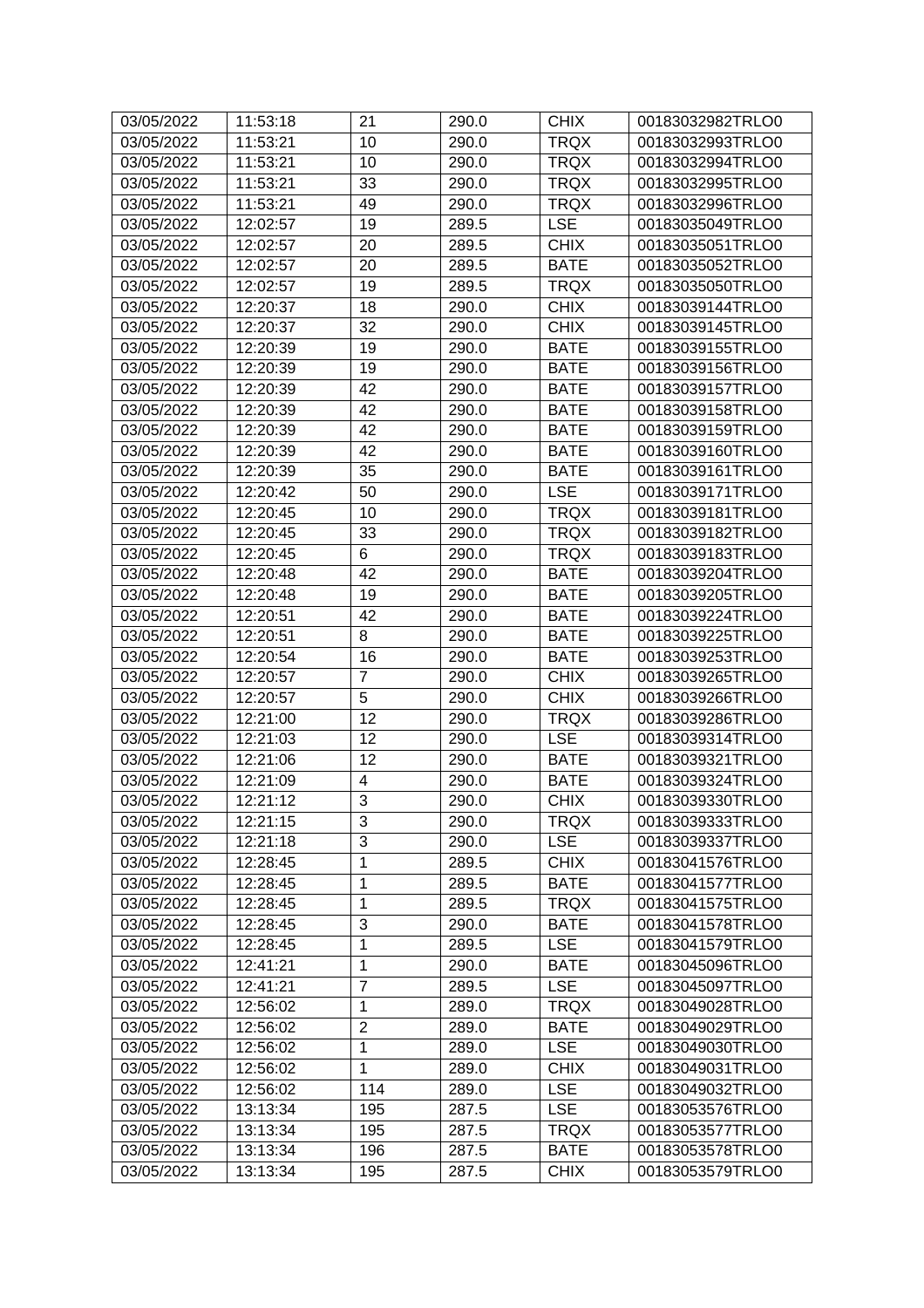| 03/05/2022 | 13:13:38 | 185            | 289.0 | TRQX               | 00183053584TRLO0 |
|------------|----------|----------------|-------|--------------------|------------------|
| 03/05/2022 | 13:13:39 | 320            | 289.5 | <b>CHIX</b>        | 00183053588TRLO0 |
| 03/05/2022 | 13:13:39 | 342            | 289.5 | <b>CHIX</b>        | 00183053589TRLO0 |
| 03/05/2022 | 13:13:40 | 67             | 289.5 | <b>CHIX</b>        | 00183053591TRLO0 |
| 03/05/2022 | 13:13:40 | 118            | 289.5 | <b>CHIX</b>        | 00183053592TRLO0 |
| 03/05/2022 | 13:13:42 | 185            | 289.5 | <b>LSE</b>         | 00183053593TRLO0 |
| 03/05/2022 | 13:13:45 | 166            | 289.5 | <b>CHIX</b>        | 00183053594TRLO0 |
| 03/05/2022 | 13:13:48 | 46             | 289.5 | <b>LSE</b>         | 00183053601TRLO0 |
| 03/05/2022 | 13:13:51 | 41             | 289.5 | <b>CHIX</b>        | 00183053606TRLO0 |
| 03/05/2022 | 13:24:13 | 75             | 289.5 | <b>LSE</b>         | 00183056403TRLO0 |
| 03/05/2022 | 13:42:19 | 63             | 289.0 | <b>LSE</b>         | 00183061118TRLO0 |
| 03/05/2022 | 14:15:39 | 53             | 288.5 | <b>TRQX</b>        | 00183071658TRLO0 |
| 03/05/2022 | 14:15:39 | 54             | 288.5 | <b>BATE</b>        | 00183071659TRLO0 |
| 03/05/2022 | 14:15:39 | 53             | 288.5 | <b>LSE</b>         | 00183071660TRLO0 |
| 03/05/2022 | 14:15:39 | 53             | 288.5 | <b>CHIX</b>        | 00183071661TRLO0 |
| 03/05/2022 | 14:15:39 | $\mathbf 1$    | 288.5 | <b>LSE</b>         | 00183071662TRLO0 |
| 03/05/2022 | 14:34:18 | 45             | 289.0 | <b>CHIX</b>        | 00183083147TRLO0 |
| 03/05/2022 | 14:34:22 | 217            | 289.0 | <b>LSE</b>         | 00183083224TRLO0 |
| 03/05/2022 | 14:34:23 | 44             | 290.0 | <b>LSE</b>         | 00183083235TRLO0 |
| 03/05/2022 | 14:34:25 | 339            | 290.0 | <b>LSE</b>         | 00183083284TRLO0 |
| 03/05/2022 | 14:34:25 | 529            | 290.0 | <b>LSE</b>         | 00183083285TRLO0 |
| 03/05/2022 | 14:34:25 | 11             | 290.0 | <b>LSE</b>         | 00183083286TRLO0 |
| 03/05/2022 | 14:34:28 | 44             | 289.5 | <b>TRQX</b>        | 00183083375TRLO0 |
| 03/05/2022 | 14:34:28 | 427            | 289.5 | <b>LSE</b>         | 00183083376TRLO0 |
| 03/05/2022 | 14:34:28 | 34             | 289.5 | <b>BATE</b>        | 00183083377TRLO0 |
| 03/05/2022 | 14:34:28 | 11             | 289.5 | <b>CHIX</b>        | 00183083378TRLO0 |
| 03/05/2022 | 14:34:28 | 8              | 289.5 | <b>BATE</b>        | 00183083379TRLO0 |
| 03/05/2022 | 14:34:28 | 3              | 289.5 | <b>BATE</b>        | 00183083380TRLO0 |
| 03/05/2022 | 14:34:28 | 104            | 289.5 | <b>LSE</b>         | 00183083381TRLO0 |
| 03/05/2022 | 14:34:31 | 28             | 290.0 | <b>LSE</b>         | 00183083460TRLO0 |
| 03/05/2022 | 14:34:31 | 131            | 290.0 | <b>LSE</b>         | 00183083461TRLO0 |
| 03/05/2022 | 14:34:34 | 216            | 290.0 | <b>LSE</b>         | 00183083496TRLO0 |
| 03/05/2022 | 14:34:37 | 74             | 290.0 | <b>CHIX</b>        | 00183083555TRLO0 |
| 03/05/2022 | 14:34:37 | $\bf 74$       | 290.0 | $\overline{C}$ HIX | 00183083556TRLO0 |
| 03/05/2022 | 14:34:37 | 11             | 290.0 | <b>CHIX</b>        | 00183083557TRLO0 |
| 03/05/2022 | 14:34:40 | 54             | 290.0 | <b>LSE</b>         | 00183083604TRLO0 |
| 03/05/2022 | 14:34:43 | 42             | 290.0 | <b>BATE</b>        | 00183083686TRLO0 |
| 03/05/2022 | 14:34:43 | 42             | 290.0 | <b>BATE</b>        | 00183083687TRLO0 |
| 03/05/2022 | 14:34:43 | 42             | 290.0 | <b>BATE</b>        | 00183083688TRLO0 |
| 03/05/2022 | 14:34:43 | 33             | 290.0 | <b>BATE</b>        | 00183083689TRLO0 |
| 03/05/2022 | 14:34:44 | 40             | 290.0 | <b>LSE</b>         | 00183083707TRLO0 |
| 03/05/2022 | 14:34:46 | 40             | 290.0 | <b>BATE</b>        | 00183083740TRLO0 |
| 03/05/2022 | 14:34:49 | 40             | 290.0 | <b>CHIX</b>        | 00183083815TRLO0 |
| 03/05/2022 | 14:34:51 | 33             | 290.0 | <b>TRQX</b>        | 00183083880TRLO0 |
| 03/05/2022 | 14:34:51 | 125            | 290.0 | <b>TRQX</b>        | 00183083881TRLO0 |
| 03/05/2022 | 14:34:55 | 13             | 290.0 | <b>LSE</b>         | 00183083910TRLO0 |
| 03/05/2022 | 14:34:56 | 33             | 290.0 | <b>TRQX</b>        | 00183083942TRLO0 |
| 03/05/2022 | 14:34:56 | $\overline{7}$ | 290.0 | <b>TRQX</b>        | 00183083943TRLO0 |
| 03/05/2022 | 14:36:02 | 11             | 290.0 | <b>LSE</b>         | 00183085398TRLO0 |
| 03/05/2022 | 14:36:04 | 33             | 290.0 | <b>TRQX</b>        | 00183085427TRLO0 |
| 03/05/2022 | 14:36:04 | 183            | 290.0 | <b>TRQX</b>        | 00183085428TRLO0 |
| 03/05/2022 | 14:36:04 | 39             | 290.5 | <b>LSE</b>         | 00183085430TRLO0 |
|            |          |                |       |                    |                  |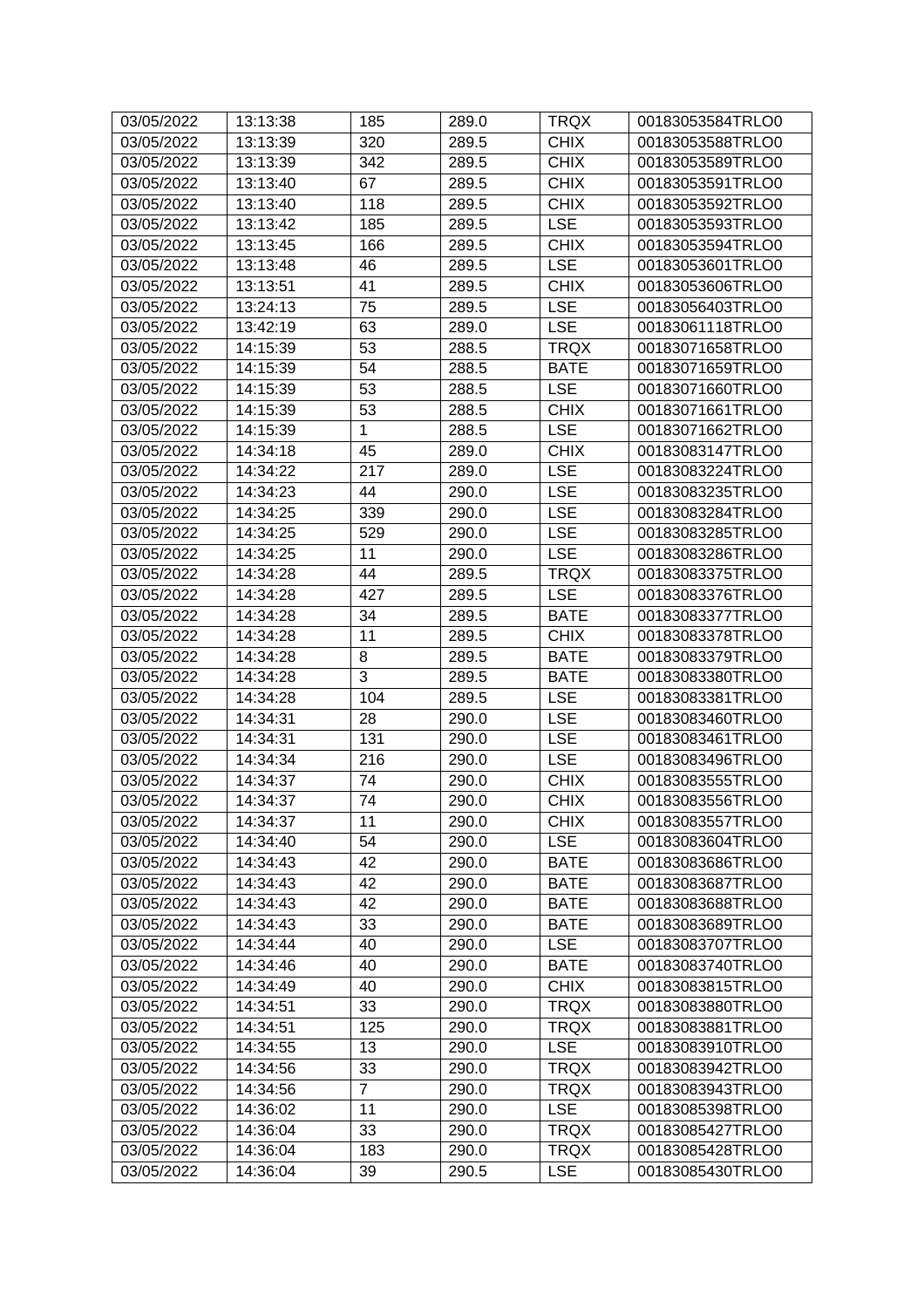| 03/05/2022 | 14:36:04 | 429            | 290.0 | <b>LSE</b>  | 00183085429TRLO0 |
|------------|----------|----------------|-------|-------------|------------------|
| 03/05/2022 | 14:36:10 | 555            | 290.0 | <b>LSE</b>  | 00183085663TRLO0 |
| 03/05/2022 | 14:36:10 | 29             | 290.0 | <b>LSE</b>  | 00183085664TRLO0 |
| 03/05/2022 | 14:36:10 | 238            | 290.5 | <b>LSE</b>  | 00183085666TRLO0 |
| 03/05/2022 | 14:36:10 | 55             | 290.0 | <b>LSE</b>  | 00183085665TRLO0 |
| 03/05/2022 | 14:36:16 | 55             | 290.0 | <b>LSE</b>  | 00183085821TRLO0 |
| 03/05/2022 | 14:36:16 | 1,656          | 290.0 | <b>LSE</b>  | 00183085822TRLO0 |
| 03/05/2022 | 14:36:22 | 111            | 291.0 | <b>LSE</b>  | 00183085957TRLO0 |
| 03/05/2022 | 14:36:25 | 182            | 291.0 | <b>LSE</b>  | 00183086039TRLO0 |
| 03/05/2022 | 14:36:25 | 893            | 291.0 | <b>LSE</b>  | 00183086040TRLO0 |
| 03/05/2022 | 14:36:26 | 28             | 292.5 | <b>LSE</b>  | 00183086061TRLO0 |
| 03/05/2022 | 14:36:28 | 590            | 292.5 | <b>LSE</b>  | 00183086113TRLO0 |
| 03/05/2022 | 14:36:31 | $\overline{7}$ | 292.5 | <b>LSE</b>  | 00183086191TRLO0 |
| 03/05/2022 | 14:36:34 | 147            | 292.5 | <b>LSE</b>  | 00183086243TRLO0 |
| 03/05/2022 | 14:36:37 | $\overline{c}$ | 292.5 | <b>LSE</b>  | 00183086298TRLO0 |
| 03/05/2022 | 14:36:40 | 37             | 292.5 | <b>LSE</b>  | 00183086321TRLO0 |
| 03/05/2022 | 14:36:43 | 94             | 292.5 | <b>LSE</b>  | 00183086406TRLO0 |
| 03/05/2022 | 14:36:46 | 9              | 292.5 | <b>LSE</b>  | 00183086471TRLO0 |
| 03/05/2022 | 14:36:49 | 23             | 292.5 | <b>LSE</b>  | 00183086503TRLO0 |
| 03/05/2022 | 14:36:52 | 3              | 292.5 | <b>LSE</b>  | 00183086648TRLO0 |
| 03/05/2022 | 14:36:53 | 5              | 292.5 | <b>LSE</b>  | 00183086684TRLO0 |
| 03/05/2022 | 14:36:55 | $\mathbf{1}$   | 292.5 | <b>LSE</b>  | 00183086740TRLO0 |
| 03/05/2022 | 14:36:55 | 10             | 293.0 | <b>TRQX</b> | 00183086741TRLO0 |
| 03/05/2022 | 14:37:33 | 371            | 292.5 | <b>LSE</b>  | 00183087484TRLO0 |
| 03/05/2022 | 14:37:33 | 83             | 292.5 | <b>TRQX</b> | 00183087485TRLO0 |
| 03/05/2022 | 14:37:33 | 2,546          | 292.5 | <b>BATE</b> | 00183087486TRLO0 |
| 03/05/2022 | 14:37:33 | 11             | 292.5 | <b>CHIX</b> | 00183087487TRLO0 |
| 03/05/2022 | 14:37:33 | 152            | 292.5 | <b>BATE</b> | 00183087488TRLO0 |
| 03/05/2022 | 14:37:33 | 20             | 292.5 | <b>TRQX</b> | 00183087489TRLO0 |
| 03/05/2022 | 14:45:55 | 94             | 291.5 | <b>CHIX</b> | 00183095889TRLO0 |
| 03/05/2022 | 14:45:55 | 29             | 291.5 | <b>BATE</b> | 00183095890TRLO0 |
| 03/05/2022 | 14:45:55 | 309            | 291.5 | <b>TRQX</b> | 00183095888TRLO0 |
| 03/05/2022 | 14:45:55 | 309            | 291.5 | <b>LSE</b>  | 00183095891TRLO0 |
| 03/05/2022 | 14:45:55 | 98             | 291.5 | <b>CHIX</b> | 00183095892TRLO0 |
| 03/05/2022 | 14:45:55 | 19             | 291.5 | <b>BATE</b> | 00183095893TRLO0 |
| 03/05/2022 | 14:45:55 | 70             | 291.5 | <b>BATE</b> | 00183095894TRLO0 |
| 03/05/2022 | 14:45:55 | 117            | 291.5 | <b>CHIX</b> | 00183095895TRLO0 |
| 03/05/2022 | 14:45:55 | 192            | 291.5 | <b>BATE</b> | 00183095896TRLO0 |
| 03/05/2022 | 14:45:55 | 101            | 291.0 | <b>TRQX</b> | 00183095897TRLO0 |
| 03/05/2022 | 14:45:55 | 783            | 291.0 | <b>TRQX</b> | 00183095898TRLO0 |
| 03/05/2022 | 14:45:58 | 154            | 292.5 | <b>LSE</b>  | 00183095949TRLO0 |
| 03/05/2022 | 14:45:58 | 121            | 293.0 | <b>TRQX</b> | 00183095952TRLO0 |
| 03/05/2022 | 15:06:40 | 154            | 293.0 | <b>CHIX</b> | 00183112026TRLO0 |
| 03/05/2022 | 15:06:42 | 153            | 293.0 | <b>TRQX</b> | 00183112070TRLO0 |
| 03/05/2022 | 15:06:45 | 69             | 293.0 | <b>LSE</b>  | 00183112114TRLO0 |
| 03/05/2022 | 15:06:49 | 39             | 293.0 | <b>TRQX</b> | 00183112151TRLO0 |
| 03/05/2022 | 15:06:52 | 38             | 293.0 | <b>CHIX</b> | 00183112207TRLO0 |
| 03/05/2022 | 15:06:55 | 17             | 293.0 | <b>LSE</b>  | 00183112251TRLO0 |
| 03/05/2022 | 15:06:58 | 14             | 293.0 | <b>TRQX</b> | 00183112287TRLO0 |
| 03/05/2022 | 15:07:01 | 10             | 293.0 | <b>TRQX</b> | 00183112329TRLO0 |
| 03/05/2022 | 15:07:04 | 9              | 293.0 | <b>CHIX</b> | 00183112374TRLO0 |
| 03/05/2022 | 15:07:07 | 4              | 293.0 | <b>LSE</b>  | 00183112400TRLO0 |
|            |          |                |       |             |                  |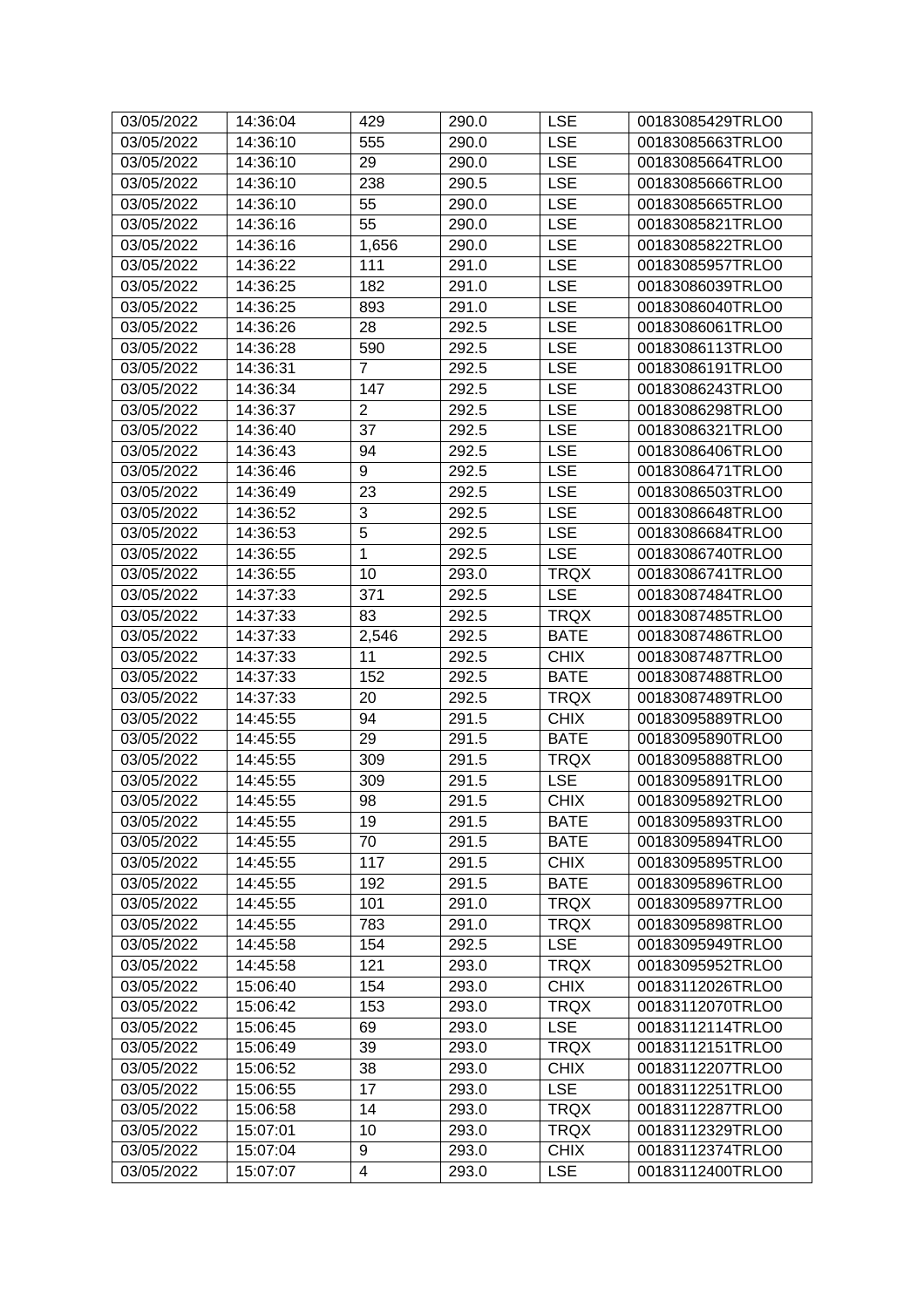| $\mathbf{1}$<br><b>LSE</b><br>00183112903TRLO0<br>03/05/2022<br>15:07:34<br>291.5<br>$\overline{\mathbf{4}}$<br><b>TRQX</b><br>15:07:34<br>291.5<br>00183112904TRLO0<br>03/05/2022<br>$\overline{2}$<br>15:07:34<br>291.5<br><b>TRQX</b><br>00183112905TRLO0<br>03/05/2022<br>6<br>15:07:34<br>291.5<br><b>BATE</b><br>00183112906TRLO0<br>03/05/2022<br>03/05/2022<br>148<br><b>BATE</b><br>00183112907TRLO0<br>15:07:34<br>291.5<br><b>CHIX</b><br>03/05/2022<br>15:07:34<br>87<br>291.5<br>00183112908TRLO0<br>63<br>03/05/2022<br>15:07:40<br>292.5<br><b>LSE</b><br>00183112965TRLO0<br>03/05/2022<br>15:07:42<br>11<br>292.5<br><b>BATE</b><br>00183112976TRLO0<br>16<br>293.0<br><b>LSE</b><br>00183112977TRLO0<br>03/05/2022<br>15:07:42<br>9<br><b>BATE</b><br>00183112978TRLO0<br>03/05/2022<br>15:07:42<br>292.5<br>33<br>03/05/2022<br>15:07:42<br>292.5<br><b>BATE</b><br>00183112979TRLO0<br>10<br>292.5<br><b>BATE</b><br>03/05/2022<br>15:07:42<br>00183112980TRLO0<br>66<br>03/05/2022<br>292.0<br><b>BATE</b><br>00183118552TRLO0<br>15:14:08<br>329<br>03/05/2022<br>15:14:08<br>292.0<br><b>TRQX</b><br>00183118553TRLO0<br>03/05/2022<br>15:14:08<br>178<br>292.0<br><b>LSE</b><br>00183118554TRLO0<br><b>LSE</b><br>03/05/2022<br>15:14:08<br>151<br>292.0<br>00183118555TRLO0<br>03/05/2022<br>15:14:08<br>264<br>292.0<br><b>BATE</b><br>00183118556TRLO0<br>329<br><b>CHIX</b><br>03/05/2022<br>15:14:08<br>292.0<br>00183118557TRLO0<br><b>LSE</b><br>15:16:38<br>113<br>292.0<br>00183120497TRLO0<br>03/05/2022<br>03/05/2022<br>00183120498TRLO0<br>15:16:38<br>40<br>292.0<br><b>TRQX</b><br>17<br><b>LSE</b><br>292.0<br>03/05/2022<br>15:16:38<br>00183120499TRLO0<br>90<br><b>TRQX</b><br>03/05/2022<br>15:16:38<br>292.0<br>00183120500TRLO0<br>15:16:38<br>54<br>00183120501TRLO0<br>03/05/2022<br>292.0<br><b>BATE</b><br>131<br><b>CHIX</b><br>03/05/2022<br>15:16:38<br>292.0<br>00183120502TRLO0<br>03/05/2022<br>15:16:38<br>58<br>292.0<br><b>BATE</b><br>00183120503TRLO0<br>03/05/2022<br>15:16:38<br>19<br>292.0<br><b>BATE</b><br>00183120504TRLO0<br>28<br><b>CHIX</b><br>15:16:38<br>292.0<br>03/05/2022<br>00183120505TRLO0<br>43<br>03/05/2022<br>15:22:01<br>291.0<br><b>TRQX</b><br>00183123997TRLO0<br>44<br><b>LSE</b><br>00183123998TRLO0<br>03/05/2022<br>15:22:01<br>291.0<br>03/05/2022<br>15:22:01<br>44<br>291.0<br><b>BATE</b><br>00183123999TRLO0<br>44<br>291.0<br><b>CHIX</b><br>03/05/2022<br>15:22:01<br>00183124000TRLO0<br>$\overline{2}$<br>03/05/2022<br>15:22:01<br><b>CHIX</b><br>00183124001TRLO0<br>291.0<br>31<br>03/05/2022<br>15:23:56<br>290.5<br><b>TRQX</b><br>00183125242TRLO0<br>03/05/2022<br>15:23:56<br>32<br>290.5<br><b>LSE</b><br>00183125243TRLO0<br>32<br>290.5<br><b>BATE</b><br>03/05/2022<br>15:23:56<br>00183125244TRLO0<br>32<br><b>CHIX</b><br>15:23:56<br>290.5<br>00183125245TRLO0<br>03/05/2022<br>15:24:22<br>38<br><b>CHIX</b><br>03/05/2022<br>291.0<br>00183125519TRLO0<br>37<br><b>LSE</b><br>03/05/2022<br>15:24:25<br>291.0<br>00183125540TRLO0<br><b>CHIX</b><br>03/05/2022<br>15:24:28<br>121<br>291.0<br>00183125581TRLO0<br>15<br>291.0<br><b>CHIX</b><br>03/05/2022<br>15:24:29<br>00183125590TRLO0<br>291.0<br><b>CHIX</b><br>03/05/2022<br>15:24:31<br>30<br>00183125602TRLO0<br>03/05/2022<br>15:24:34<br>9<br>291.0<br><b>LSE</b><br>00183125644TRLO0<br>8<br><b>CHIX</b><br>03/05/2022<br>291.0<br>00183125674TRLO0<br>15:24:37<br>03/05/2022<br>15:24:40<br>4<br>291.0<br><b>CHIX</b><br>00183125691TRLO0<br>$\overline{2}$<br>291.0<br><b>LSE</b><br>03/05/2022<br>15:24:43<br>00183125704TRLO0<br>12<br>291.5<br><b>BATE</b><br>03/05/2022<br>15:30:12<br>00183129566TRLO0<br>23<br>03/05/2022<br>15:30:12<br>291.5<br><b>BATE</b><br>00183129567TRLO0<br>3<br>03/05/2022<br>15:30:12<br>291.5<br><b>BATE</b><br>00183129568TRLO0<br>03/05/2022<br>15:30:13<br>37<br>291.5<br><b>LSE</b><br>00183129579TRLO0<br><b>LSE</b><br>03/05/2022<br>287<br>292.0<br>15:49:55<br>00183141498TRLO0<br>03/05/2022<br>37<br>292.0<br><b>TRQX</b><br>00183141533TRLO0<br>15:49:57 | 03/05/2022 | 15:07:10 | 3 | 293.0 | <b>CHIX</b> | 00183112460TRLO0 |
|-------------------------------------------------------------------------------------------------------------------------------------------------------------------------------------------------------------------------------------------------------------------------------------------------------------------------------------------------------------------------------------------------------------------------------------------------------------------------------------------------------------------------------------------------------------------------------------------------------------------------------------------------------------------------------------------------------------------------------------------------------------------------------------------------------------------------------------------------------------------------------------------------------------------------------------------------------------------------------------------------------------------------------------------------------------------------------------------------------------------------------------------------------------------------------------------------------------------------------------------------------------------------------------------------------------------------------------------------------------------------------------------------------------------------------------------------------------------------------------------------------------------------------------------------------------------------------------------------------------------------------------------------------------------------------------------------------------------------------------------------------------------------------------------------------------------------------------------------------------------------------------------------------------------------------------------------------------------------------------------------------------------------------------------------------------------------------------------------------------------------------------------------------------------------------------------------------------------------------------------------------------------------------------------------------------------------------------------------------------------------------------------------------------------------------------------------------------------------------------------------------------------------------------------------------------------------------------------------------------------------------------------------------------------------------------------------------------------------------------------------------------------------------------------------------------------------------------------------------------------------------------------------------------------------------------------------------------------------------------------------------------------------------------------------------------------------------------------------------------------------------------------------------------------------------------------------------------------------------------------------------------------------------------------------------------------------------------------------------------------------------------------------------------------------------------------------------------------------------------------------------------------------------------------------------------------------------------------------------------------------------------------------------------------------------------------------------------------------------------------------------------------------------------------------------------------------------------------------------------------------------------------------------------------------------------------------------------------------------------------------------------------------------------------------------------------------------------------|------------|----------|---|-------|-------------|------------------|
|                                                                                                                                                                                                                                                                                                                                                                                                                                                                                                                                                                                                                                                                                                                                                                                                                                                                                                                                                                                                                                                                                                                                                                                                                                                                                                                                                                                                                                                                                                                                                                                                                                                                                                                                                                                                                                                                                                                                                                                                                                                                                                                                                                                                                                                                                                                                                                                                                                                                                                                                                                                                                                                                                                                                                                                                                                                                                                                                                                                                                                                                                                                                                                                                                                                                                                                                                                                                                                                                                                                                                                                                                                                                                                                                                                                                                                                                                                                                                                                                                                                                                           |            |          |   |       |             |                  |
|                                                                                                                                                                                                                                                                                                                                                                                                                                                                                                                                                                                                                                                                                                                                                                                                                                                                                                                                                                                                                                                                                                                                                                                                                                                                                                                                                                                                                                                                                                                                                                                                                                                                                                                                                                                                                                                                                                                                                                                                                                                                                                                                                                                                                                                                                                                                                                                                                                                                                                                                                                                                                                                                                                                                                                                                                                                                                                                                                                                                                                                                                                                                                                                                                                                                                                                                                                                                                                                                                                                                                                                                                                                                                                                                                                                                                                                                                                                                                                                                                                                                                           |            |          |   |       |             |                  |
|                                                                                                                                                                                                                                                                                                                                                                                                                                                                                                                                                                                                                                                                                                                                                                                                                                                                                                                                                                                                                                                                                                                                                                                                                                                                                                                                                                                                                                                                                                                                                                                                                                                                                                                                                                                                                                                                                                                                                                                                                                                                                                                                                                                                                                                                                                                                                                                                                                                                                                                                                                                                                                                                                                                                                                                                                                                                                                                                                                                                                                                                                                                                                                                                                                                                                                                                                                                                                                                                                                                                                                                                                                                                                                                                                                                                                                                                                                                                                                                                                                                                                           |            |          |   |       |             |                  |
|                                                                                                                                                                                                                                                                                                                                                                                                                                                                                                                                                                                                                                                                                                                                                                                                                                                                                                                                                                                                                                                                                                                                                                                                                                                                                                                                                                                                                                                                                                                                                                                                                                                                                                                                                                                                                                                                                                                                                                                                                                                                                                                                                                                                                                                                                                                                                                                                                                                                                                                                                                                                                                                                                                                                                                                                                                                                                                                                                                                                                                                                                                                                                                                                                                                                                                                                                                                                                                                                                                                                                                                                                                                                                                                                                                                                                                                                                                                                                                                                                                                                                           |            |          |   |       |             |                  |
|                                                                                                                                                                                                                                                                                                                                                                                                                                                                                                                                                                                                                                                                                                                                                                                                                                                                                                                                                                                                                                                                                                                                                                                                                                                                                                                                                                                                                                                                                                                                                                                                                                                                                                                                                                                                                                                                                                                                                                                                                                                                                                                                                                                                                                                                                                                                                                                                                                                                                                                                                                                                                                                                                                                                                                                                                                                                                                                                                                                                                                                                                                                                                                                                                                                                                                                                                                                                                                                                                                                                                                                                                                                                                                                                                                                                                                                                                                                                                                                                                                                                                           |            |          |   |       |             |                  |
|                                                                                                                                                                                                                                                                                                                                                                                                                                                                                                                                                                                                                                                                                                                                                                                                                                                                                                                                                                                                                                                                                                                                                                                                                                                                                                                                                                                                                                                                                                                                                                                                                                                                                                                                                                                                                                                                                                                                                                                                                                                                                                                                                                                                                                                                                                                                                                                                                                                                                                                                                                                                                                                                                                                                                                                                                                                                                                                                                                                                                                                                                                                                                                                                                                                                                                                                                                                                                                                                                                                                                                                                                                                                                                                                                                                                                                                                                                                                                                                                                                                                                           |            |          |   |       |             |                  |
|                                                                                                                                                                                                                                                                                                                                                                                                                                                                                                                                                                                                                                                                                                                                                                                                                                                                                                                                                                                                                                                                                                                                                                                                                                                                                                                                                                                                                                                                                                                                                                                                                                                                                                                                                                                                                                                                                                                                                                                                                                                                                                                                                                                                                                                                                                                                                                                                                                                                                                                                                                                                                                                                                                                                                                                                                                                                                                                                                                                                                                                                                                                                                                                                                                                                                                                                                                                                                                                                                                                                                                                                                                                                                                                                                                                                                                                                                                                                                                                                                                                                                           |            |          |   |       |             |                  |
|                                                                                                                                                                                                                                                                                                                                                                                                                                                                                                                                                                                                                                                                                                                                                                                                                                                                                                                                                                                                                                                                                                                                                                                                                                                                                                                                                                                                                                                                                                                                                                                                                                                                                                                                                                                                                                                                                                                                                                                                                                                                                                                                                                                                                                                                                                                                                                                                                                                                                                                                                                                                                                                                                                                                                                                                                                                                                                                                                                                                                                                                                                                                                                                                                                                                                                                                                                                                                                                                                                                                                                                                                                                                                                                                                                                                                                                                                                                                                                                                                                                                                           |            |          |   |       |             |                  |
|                                                                                                                                                                                                                                                                                                                                                                                                                                                                                                                                                                                                                                                                                                                                                                                                                                                                                                                                                                                                                                                                                                                                                                                                                                                                                                                                                                                                                                                                                                                                                                                                                                                                                                                                                                                                                                                                                                                                                                                                                                                                                                                                                                                                                                                                                                                                                                                                                                                                                                                                                                                                                                                                                                                                                                                                                                                                                                                                                                                                                                                                                                                                                                                                                                                                                                                                                                                                                                                                                                                                                                                                                                                                                                                                                                                                                                                                                                                                                                                                                                                                                           |            |          |   |       |             |                  |
|                                                                                                                                                                                                                                                                                                                                                                                                                                                                                                                                                                                                                                                                                                                                                                                                                                                                                                                                                                                                                                                                                                                                                                                                                                                                                                                                                                                                                                                                                                                                                                                                                                                                                                                                                                                                                                                                                                                                                                                                                                                                                                                                                                                                                                                                                                                                                                                                                                                                                                                                                                                                                                                                                                                                                                                                                                                                                                                                                                                                                                                                                                                                                                                                                                                                                                                                                                                                                                                                                                                                                                                                                                                                                                                                                                                                                                                                                                                                                                                                                                                                                           |            |          |   |       |             |                  |
|                                                                                                                                                                                                                                                                                                                                                                                                                                                                                                                                                                                                                                                                                                                                                                                                                                                                                                                                                                                                                                                                                                                                                                                                                                                                                                                                                                                                                                                                                                                                                                                                                                                                                                                                                                                                                                                                                                                                                                                                                                                                                                                                                                                                                                                                                                                                                                                                                                                                                                                                                                                                                                                                                                                                                                                                                                                                                                                                                                                                                                                                                                                                                                                                                                                                                                                                                                                                                                                                                                                                                                                                                                                                                                                                                                                                                                                                                                                                                                                                                                                                                           |            |          |   |       |             |                  |
|                                                                                                                                                                                                                                                                                                                                                                                                                                                                                                                                                                                                                                                                                                                                                                                                                                                                                                                                                                                                                                                                                                                                                                                                                                                                                                                                                                                                                                                                                                                                                                                                                                                                                                                                                                                                                                                                                                                                                                                                                                                                                                                                                                                                                                                                                                                                                                                                                                                                                                                                                                                                                                                                                                                                                                                                                                                                                                                                                                                                                                                                                                                                                                                                                                                                                                                                                                                                                                                                                                                                                                                                                                                                                                                                                                                                                                                                                                                                                                                                                                                                                           |            |          |   |       |             |                  |
|                                                                                                                                                                                                                                                                                                                                                                                                                                                                                                                                                                                                                                                                                                                                                                                                                                                                                                                                                                                                                                                                                                                                                                                                                                                                                                                                                                                                                                                                                                                                                                                                                                                                                                                                                                                                                                                                                                                                                                                                                                                                                                                                                                                                                                                                                                                                                                                                                                                                                                                                                                                                                                                                                                                                                                                                                                                                                                                                                                                                                                                                                                                                                                                                                                                                                                                                                                                                                                                                                                                                                                                                                                                                                                                                                                                                                                                                                                                                                                                                                                                                                           |            |          |   |       |             |                  |
|                                                                                                                                                                                                                                                                                                                                                                                                                                                                                                                                                                                                                                                                                                                                                                                                                                                                                                                                                                                                                                                                                                                                                                                                                                                                                                                                                                                                                                                                                                                                                                                                                                                                                                                                                                                                                                                                                                                                                                                                                                                                                                                                                                                                                                                                                                                                                                                                                                                                                                                                                                                                                                                                                                                                                                                                                                                                                                                                                                                                                                                                                                                                                                                                                                                                                                                                                                                                                                                                                                                                                                                                                                                                                                                                                                                                                                                                                                                                                                                                                                                                                           |            |          |   |       |             |                  |
|                                                                                                                                                                                                                                                                                                                                                                                                                                                                                                                                                                                                                                                                                                                                                                                                                                                                                                                                                                                                                                                                                                                                                                                                                                                                                                                                                                                                                                                                                                                                                                                                                                                                                                                                                                                                                                                                                                                                                                                                                                                                                                                                                                                                                                                                                                                                                                                                                                                                                                                                                                                                                                                                                                                                                                                                                                                                                                                                                                                                                                                                                                                                                                                                                                                                                                                                                                                                                                                                                                                                                                                                                                                                                                                                                                                                                                                                                                                                                                                                                                                                                           |            |          |   |       |             |                  |
|                                                                                                                                                                                                                                                                                                                                                                                                                                                                                                                                                                                                                                                                                                                                                                                                                                                                                                                                                                                                                                                                                                                                                                                                                                                                                                                                                                                                                                                                                                                                                                                                                                                                                                                                                                                                                                                                                                                                                                                                                                                                                                                                                                                                                                                                                                                                                                                                                                                                                                                                                                                                                                                                                                                                                                                                                                                                                                                                                                                                                                                                                                                                                                                                                                                                                                                                                                                                                                                                                                                                                                                                                                                                                                                                                                                                                                                                                                                                                                                                                                                                                           |            |          |   |       |             |                  |
|                                                                                                                                                                                                                                                                                                                                                                                                                                                                                                                                                                                                                                                                                                                                                                                                                                                                                                                                                                                                                                                                                                                                                                                                                                                                                                                                                                                                                                                                                                                                                                                                                                                                                                                                                                                                                                                                                                                                                                                                                                                                                                                                                                                                                                                                                                                                                                                                                                                                                                                                                                                                                                                                                                                                                                                                                                                                                                                                                                                                                                                                                                                                                                                                                                                                                                                                                                                                                                                                                                                                                                                                                                                                                                                                                                                                                                                                                                                                                                                                                                                                                           |            |          |   |       |             |                  |
|                                                                                                                                                                                                                                                                                                                                                                                                                                                                                                                                                                                                                                                                                                                                                                                                                                                                                                                                                                                                                                                                                                                                                                                                                                                                                                                                                                                                                                                                                                                                                                                                                                                                                                                                                                                                                                                                                                                                                                                                                                                                                                                                                                                                                                                                                                                                                                                                                                                                                                                                                                                                                                                                                                                                                                                                                                                                                                                                                                                                                                                                                                                                                                                                                                                                                                                                                                                                                                                                                                                                                                                                                                                                                                                                                                                                                                                                                                                                                                                                                                                                                           |            |          |   |       |             |                  |
|                                                                                                                                                                                                                                                                                                                                                                                                                                                                                                                                                                                                                                                                                                                                                                                                                                                                                                                                                                                                                                                                                                                                                                                                                                                                                                                                                                                                                                                                                                                                                                                                                                                                                                                                                                                                                                                                                                                                                                                                                                                                                                                                                                                                                                                                                                                                                                                                                                                                                                                                                                                                                                                                                                                                                                                                                                                                                                                                                                                                                                                                                                                                                                                                                                                                                                                                                                                                                                                                                                                                                                                                                                                                                                                                                                                                                                                                                                                                                                                                                                                                                           |            |          |   |       |             |                  |
|                                                                                                                                                                                                                                                                                                                                                                                                                                                                                                                                                                                                                                                                                                                                                                                                                                                                                                                                                                                                                                                                                                                                                                                                                                                                                                                                                                                                                                                                                                                                                                                                                                                                                                                                                                                                                                                                                                                                                                                                                                                                                                                                                                                                                                                                                                                                                                                                                                                                                                                                                                                                                                                                                                                                                                                                                                                                                                                                                                                                                                                                                                                                                                                                                                                                                                                                                                                                                                                                                                                                                                                                                                                                                                                                                                                                                                                                                                                                                                                                                                                                                           |            |          |   |       |             |                  |
|                                                                                                                                                                                                                                                                                                                                                                                                                                                                                                                                                                                                                                                                                                                                                                                                                                                                                                                                                                                                                                                                                                                                                                                                                                                                                                                                                                                                                                                                                                                                                                                                                                                                                                                                                                                                                                                                                                                                                                                                                                                                                                                                                                                                                                                                                                                                                                                                                                                                                                                                                                                                                                                                                                                                                                                                                                                                                                                                                                                                                                                                                                                                                                                                                                                                                                                                                                                                                                                                                                                                                                                                                                                                                                                                                                                                                                                                                                                                                                                                                                                                                           |            |          |   |       |             |                  |
|                                                                                                                                                                                                                                                                                                                                                                                                                                                                                                                                                                                                                                                                                                                                                                                                                                                                                                                                                                                                                                                                                                                                                                                                                                                                                                                                                                                                                                                                                                                                                                                                                                                                                                                                                                                                                                                                                                                                                                                                                                                                                                                                                                                                                                                                                                                                                                                                                                                                                                                                                                                                                                                                                                                                                                                                                                                                                                                                                                                                                                                                                                                                                                                                                                                                                                                                                                                                                                                                                                                                                                                                                                                                                                                                                                                                                                                                                                                                                                                                                                                                                           |            |          |   |       |             |                  |
|                                                                                                                                                                                                                                                                                                                                                                                                                                                                                                                                                                                                                                                                                                                                                                                                                                                                                                                                                                                                                                                                                                                                                                                                                                                                                                                                                                                                                                                                                                                                                                                                                                                                                                                                                                                                                                                                                                                                                                                                                                                                                                                                                                                                                                                                                                                                                                                                                                                                                                                                                                                                                                                                                                                                                                                                                                                                                                                                                                                                                                                                                                                                                                                                                                                                                                                                                                                                                                                                                                                                                                                                                                                                                                                                                                                                                                                                                                                                                                                                                                                                                           |            |          |   |       |             |                  |
|                                                                                                                                                                                                                                                                                                                                                                                                                                                                                                                                                                                                                                                                                                                                                                                                                                                                                                                                                                                                                                                                                                                                                                                                                                                                                                                                                                                                                                                                                                                                                                                                                                                                                                                                                                                                                                                                                                                                                                                                                                                                                                                                                                                                                                                                                                                                                                                                                                                                                                                                                                                                                                                                                                                                                                                                                                                                                                                                                                                                                                                                                                                                                                                                                                                                                                                                                                                                                                                                                                                                                                                                                                                                                                                                                                                                                                                                                                                                                                                                                                                                                           |            |          |   |       |             |                  |
|                                                                                                                                                                                                                                                                                                                                                                                                                                                                                                                                                                                                                                                                                                                                                                                                                                                                                                                                                                                                                                                                                                                                                                                                                                                                                                                                                                                                                                                                                                                                                                                                                                                                                                                                                                                                                                                                                                                                                                                                                                                                                                                                                                                                                                                                                                                                                                                                                                                                                                                                                                                                                                                                                                                                                                                                                                                                                                                                                                                                                                                                                                                                                                                                                                                                                                                                                                                                                                                                                                                                                                                                                                                                                                                                                                                                                                                                                                                                                                                                                                                                                           |            |          |   |       |             |                  |
|                                                                                                                                                                                                                                                                                                                                                                                                                                                                                                                                                                                                                                                                                                                                                                                                                                                                                                                                                                                                                                                                                                                                                                                                                                                                                                                                                                                                                                                                                                                                                                                                                                                                                                                                                                                                                                                                                                                                                                                                                                                                                                                                                                                                                                                                                                                                                                                                                                                                                                                                                                                                                                                                                                                                                                                                                                                                                                                                                                                                                                                                                                                                                                                                                                                                                                                                                                                                                                                                                                                                                                                                                                                                                                                                                                                                                                                                                                                                                                                                                                                                                           |            |          |   |       |             |                  |
|                                                                                                                                                                                                                                                                                                                                                                                                                                                                                                                                                                                                                                                                                                                                                                                                                                                                                                                                                                                                                                                                                                                                                                                                                                                                                                                                                                                                                                                                                                                                                                                                                                                                                                                                                                                                                                                                                                                                                                                                                                                                                                                                                                                                                                                                                                                                                                                                                                                                                                                                                                                                                                                                                                                                                                                                                                                                                                                                                                                                                                                                                                                                                                                                                                                                                                                                                                                                                                                                                                                                                                                                                                                                                                                                                                                                                                                                                                                                                                                                                                                                                           |            |          |   |       |             |                  |
|                                                                                                                                                                                                                                                                                                                                                                                                                                                                                                                                                                                                                                                                                                                                                                                                                                                                                                                                                                                                                                                                                                                                                                                                                                                                                                                                                                                                                                                                                                                                                                                                                                                                                                                                                                                                                                                                                                                                                                                                                                                                                                                                                                                                                                                                                                                                                                                                                                                                                                                                                                                                                                                                                                                                                                                                                                                                                                                                                                                                                                                                                                                                                                                                                                                                                                                                                                                                                                                                                                                                                                                                                                                                                                                                                                                                                                                                                                                                                                                                                                                                                           |            |          |   |       |             |                  |
|                                                                                                                                                                                                                                                                                                                                                                                                                                                                                                                                                                                                                                                                                                                                                                                                                                                                                                                                                                                                                                                                                                                                                                                                                                                                                                                                                                                                                                                                                                                                                                                                                                                                                                                                                                                                                                                                                                                                                                                                                                                                                                                                                                                                                                                                                                                                                                                                                                                                                                                                                                                                                                                                                                                                                                                                                                                                                                                                                                                                                                                                                                                                                                                                                                                                                                                                                                                                                                                                                                                                                                                                                                                                                                                                                                                                                                                                                                                                                                                                                                                                                           |            |          |   |       |             |                  |
|                                                                                                                                                                                                                                                                                                                                                                                                                                                                                                                                                                                                                                                                                                                                                                                                                                                                                                                                                                                                                                                                                                                                                                                                                                                                                                                                                                                                                                                                                                                                                                                                                                                                                                                                                                                                                                                                                                                                                                                                                                                                                                                                                                                                                                                                                                                                                                                                                                                                                                                                                                                                                                                                                                                                                                                                                                                                                                                                                                                                                                                                                                                                                                                                                                                                                                                                                                                                                                                                                                                                                                                                                                                                                                                                                                                                                                                                                                                                                                                                                                                                                           |            |          |   |       |             |                  |
|                                                                                                                                                                                                                                                                                                                                                                                                                                                                                                                                                                                                                                                                                                                                                                                                                                                                                                                                                                                                                                                                                                                                                                                                                                                                                                                                                                                                                                                                                                                                                                                                                                                                                                                                                                                                                                                                                                                                                                                                                                                                                                                                                                                                                                                                                                                                                                                                                                                                                                                                                                                                                                                                                                                                                                                                                                                                                                                                                                                                                                                                                                                                                                                                                                                                                                                                                                                                                                                                                                                                                                                                                                                                                                                                                                                                                                                                                                                                                                                                                                                                                           |            |          |   |       |             |                  |
|                                                                                                                                                                                                                                                                                                                                                                                                                                                                                                                                                                                                                                                                                                                                                                                                                                                                                                                                                                                                                                                                                                                                                                                                                                                                                                                                                                                                                                                                                                                                                                                                                                                                                                                                                                                                                                                                                                                                                                                                                                                                                                                                                                                                                                                                                                                                                                                                                                                                                                                                                                                                                                                                                                                                                                                                                                                                                                                                                                                                                                                                                                                                                                                                                                                                                                                                                                                                                                                                                                                                                                                                                                                                                                                                                                                                                                                                                                                                                                                                                                                                                           |            |          |   |       |             |                  |
|                                                                                                                                                                                                                                                                                                                                                                                                                                                                                                                                                                                                                                                                                                                                                                                                                                                                                                                                                                                                                                                                                                                                                                                                                                                                                                                                                                                                                                                                                                                                                                                                                                                                                                                                                                                                                                                                                                                                                                                                                                                                                                                                                                                                                                                                                                                                                                                                                                                                                                                                                                                                                                                                                                                                                                                                                                                                                                                                                                                                                                                                                                                                                                                                                                                                                                                                                                                                                                                                                                                                                                                                                                                                                                                                                                                                                                                                                                                                                                                                                                                                                           |            |          |   |       |             |                  |
|                                                                                                                                                                                                                                                                                                                                                                                                                                                                                                                                                                                                                                                                                                                                                                                                                                                                                                                                                                                                                                                                                                                                                                                                                                                                                                                                                                                                                                                                                                                                                                                                                                                                                                                                                                                                                                                                                                                                                                                                                                                                                                                                                                                                                                                                                                                                                                                                                                                                                                                                                                                                                                                                                                                                                                                                                                                                                                                                                                                                                                                                                                                                                                                                                                                                                                                                                                                                                                                                                                                                                                                                                                                                                                                                                                                                                                                                                                                                                                                                                                                                                           |            |          |   |       |             |                  |
|                                                                                                                                                                                                                                                                                                                                                                                                                                                                                                                                                                                                                                                                                                                                                                                                                                                                                                                                                                                                                                                                                                                                                                                                                                                                                                                                                                                                                                                                                                                                                                                                                                                                                                                                                                                                                                                                                                                                                                                                                                                                                                                                                                                                                                                                                                                                                                                                                                                                                                                                                                                                                                                                                                                                                                                                                                                                                                                                                                                                                                                                                                                                                                                                                                                                                                                                                                                                                                                                                                                                                                                                                                                                                                                                                                                                                                                                                                                                                                                                                                                                                           |            |          |   |       |             |                  |
|                                                                                                                                                                                                                                                                                                                                                                                                                                                                                                                                                                                                                                                                                                                                                                                                                                                                                                                                                                                                                                                                                                                                                                                                                                                                                                                                                                                                                                                                                                                                                                                                                                                                                                                                                                                                                                                                                                                                                                                                                                                                                                                                                                                                                                                                                                                                                                                                                                                                                                                                                                                                                                                                                                                                                                                                                                                                                                                                                                                                                                                                                                                                                                                                                                                                                                                                                                                                                                                                                                                                                                                                                                                                                                                                                                                                                                                                                                                                                                                                                                                                                           |            |          |   |       |             |                  |
|                                                                                                                                                                                                                                                                                                                                                                                                                                                                                                                                                                                                                                                                                                                                                                                                                                                                                                                                                                                                                                                                                                                                                                                                                                                                                                                                                                                                                                                                                                                                                                                                                                                                                                                                                                                                                                                                                                                                                                                                                                                                                                                                                                                                                                                                                                                                                                                                                                                                                                                                                                                                                                                                                                                                                                                                                                                                                                                                                                                                                                                                                                                                                                                                                                                                                                                                                                                                                                                                                                                                                                                                                                                                                                                                                                                                                                                                                                                                                                                                                                                                                           |            |          |   |       |             |                  |
|                                                                                                                                                                                                                                                                                                                                                                                                                                                                                                                                                                                                                                                                                                                                                                                                                                                                                                                                                                                                                                                                                                                                                                                                                                                                                                                                                                                                                                                                                                                                                                                                                                                                                                                                                                                                                                                                                                                                                                                                                                                                                                                                                                                                                                                                                                                                                                                                                                                                                                                                                                                                                                                                                                                                                                                                                                                                                                                                                                                                                                                                                                                                                                                                                                                                                                                                                                                                                                                                                                                                                                                                                                                                                                                                                                                                                                                                                                                                                                                                                                                                                           |            |          |   |       |             |                  |
|                                                                                                                                                                                                                                                                                                                                                                                                                                                                                                                                                                                                                                                                                                                                                                                                                                                                                                                                                                                                                                                                                                                                                                                                                                                                                                                                                                                                                                                                                                                                                                                                                                                                                                                                                                                                                                                                                                                                                                                                                                                                                                                                                                                                                                                                                                                                                                                                                                                                                                                                                                                                                                                                                                                                                                                                                                                                                                                                                                                                                                                                                                                                                                                                                                                                                                                                                                                                                                                                                                                                                                                                                                                                                                                                                                                                                                                                                                                                                                                                                                                                                           |            |          |   |       |             |                  |
|                                                                                                                                                                                                                                                                                                                                                                                                                                                                                                                                                                                                                                                                                                                                                                                                                                                                                                                                                                                                                                                                                                                                                                                                                                                                                                                                                                                                                                                                                                                                                                                                                                                                                                                                                                                                                                                                                                                                                                                                                                                                                                                                                                                                                                                                                                                                                                                                                                                                                                                                                                                                                                                                                                                                                                                                                                                                                                                                                                                                                                                                                                                                                                                                                                                                                                                                                                                                                                                                                                                                                                                                                                                                                                                                                                                                                                                                                                                                                                                                                                                                                           |            |          |   |       |             |                  |
|                                                                                                                                                                                                                                                                                                                                                                                                                                                                                                                                                                                                                                                                                                                                                                                                                                                                                                                                                                                                                                                                                                                                                                                                                                                                                                                                                                                                                                                                                                                                                                                                                                                                                                                                                                                                                                                                                                                                                                                                                                                                                                                                                                                                                                                                                                                                                                                                                                                                                                                                                                                                                                                                                                                                                                                                                                                                                                                                                                                                                                                                                                                                                                                                                                                                                                                                                                                                                                                                                                                                                                                                                                                                                                                                                                                                                                                                                                                                                                                                                                                                                           |            |          |   |       |             |                  |
|                                                                                                                                                                                                                                                                                                                                                                                                                                                                                                                                                                                                                                                                                                                                                                                                                                                                                                                                                                                                                                                                                                                                                                                                                                                                                                                                                                                                                                                                                                                                                                                                                                                                                                                                                                                                                                                                                                                                                                                                                                                                                                                                                                                                                                                                                                                                                                                                                                                                                                                                                                                                                                                                                                                                                                                                                                                                                                                                                                                                                                                                                                                                                                                                                                                                                                                                                                                                                                                                                                                                                                                                                                                                                                                                                                                                                                                                                                                                                                                                                                                                                           |            |          |   |       |             |                  |
|                                                                                                                                                                                                                                                                                                                                                                                                                                                                                                                                                                                                                                                                                                                                                                                                                                                                                                                                                                                                                                                                                                                                                                                                                                                                                                                                                                                                                                                                                                                                                                                                                                                                                                                                                                                                                                                                                                                                                                                                                                                                                                                                                                                                                                                                                                                                                                                                                                                                                                                                                                                                                                                                                                                                                                                                                                                                                                                                                                                                                                                                                                                                                                                                                                                                                                                                                                                                                                                                                                                                                                                                                                                                                                                                                                                                                                                                                                                                                                                                                                                                                           |            |          |   |       |             |                  |
|                                                                                                                                                                                                                                                                                                                                                                                                                                                                                                                                                                                                                                                                                                                                                                                                                                                                                                                                                                                                                                                                                                                                                                                                                                                                                                                                                                                                                                                                                                                                                                                                                                                                                                                                                                                                                                                                                                                                                                                                                                                                                                                                                                                                                                                                                                                                                                                                                                                                                                                                                                                                                                                                                                                                                                                                                                                                                                                                                                                                                                                                                                                                                                                                                                                                                                                                                                                                                                                                                                                                                                                                                                                                                                                                                                                                                                                                                                                                                                                                                                                                                           |            |          |   |       |             |                  |
|                                                                                                                                                                                                                                                                                                                                                                                                                                                                                                                                                                                                                                                                                                                                                                                                                                                                                                                                                                                                                                                                                                                                                                                                                                                                                                                                                                                                                                                                                                                                                                                                                                                                                                                                                                                                                                                                                                                                                                                                                                                                                                                                                                                                                                                                                                                                                                                                                                                                                                                                                                                                                                                                                                                                                                                                                                                                                                                                                                                                                                                                                                                                                                                                                                                                                                                                                                                                                                                                                                                                                                                                                                                                                                                                                                                                                                                                                                                                                                                                                                                                                           |            |          |   |       |             |                  |
|                                                                                                                                                                                                                                                                                                                                                                                                                                                                                                                                                                                                                                                                                                                                                                                                                                                                                                                                                                                                                                                                                                                                                                                                                                                                                                                                                                                                                                                                                                                                                                                                                                                                                                                                                                                                                                                                                                                                                                                                                                                                                                                                                                                                                                                                                                                                                                                                                                                                                                                                                                                                                                                                                                                                                                                                                                                                                                                                                                                                                                                                                                                                                                                                                                                                                                                                                                                                                                                                                                                                                                                                                                                                                                                                                                                                                                                                                                                                                                                                                                                                                           |            |          |   |       |             |                  |
|                                                                                                                                                                                                                                                                                                                                                                                                                                                                                                                                                                                                                                                                                                                                                                                                                                                                                                                                                                                                                                                                                                                                                                                                                                                                                                                                                                                                                                                                                                                                                                                                                                                                                                                                                                                                                                                                                                                                                                                                                                                                                                                                                                                                                                                                                                                                                                                                                                                                                                                                                                                                                                                                                                                                                                                                                                                                                                                                                                                                                                                                                                                                                                                                                                                                                                                                                                                                                                                                                                                                                                                                                                                                                                                                                                                                                                                                                                                                                                                                                                                                                           |            |          |   |       |             |                  |
|                                                                                                                                                                                                                                                                                                                                                                                                                                                                                                                                                                                                                                                                                                                                                                                                                                                                                                                                                                                                                                                                                                                                                                                                                                                                                                                                                                                                                                                                                                                                                                                                                                                                                                                                                                                                                                                                                                                                                                                                                                                                                                                                                                                                                                                                                                                                                                                                                                                                                                                                                                                                                                                                                                                                                                                                                                                                                                                                                                                                                                                                                                                                                                                                                                                                                                                                                                                                                                                                                                                                                                                                                                                                                                                                                                                                                                                                                                                                                                                                                                                                                           |            |          |   |       |             |                  |
|                                                                                                                                                                                                                                                                                                                                                                                                                                                                                                                                                                                                                                                                                                                                                                                                                                                                                                                                                                                                                                                                                                                                                                                                                                                                                                                                                                                                                                                                                                                                                                                                                                                                                                                                                                                                                                                                                                                                                                                                                                                                                                                                                                                                                                                                                                                                                                                                                                                                                                                                                                                                                                                                                                                                                                                                                                                                                                                                                                                                                                                                                                                                                                                                                                                                                                                                                                                                                                                                                                                                                                                                                                                                                                                                                                                                                                                                                                                                                                                                                                                                                           |            |          |   |       |             |                  |
|                                                                                                                                                                                                                                                                                                                                                                                                                                                                                                                                                                                                                                                                                                                                                                                                                                                                                                                                                                                                                                                                                                                                                                                                                                                                                                                                                                                                                                                                                                                                                                                                                                                                                                                                                                                                                                                                                                                                                                                                                                                                                                                                                                                                                                                                                                                                                                                                                                                                                                                                                                                                                                                                                                                                                                                                                                                                                                                                                                                                                                                                                                                                                                                                                                                                                                                                                                                                                                                                                                                                                                                                                                                                                                                                                                                                                                                                                                                                                                                                                                                                                           |            |          |   |       |             |                  |
|                                                                                                                                                                                                                                                                                                                                                                                                                                                                                                                                                                                                                                                                                                                                                                                                                                                                                                                                                                                                                                                                                                                                                                                                                                                                                                                                                                                                                                                                                                                                                                                                                                                                                                                                                                                                                                                                                                                                                                                                                                                                                                                                                                                                                                                                                                                                                                                                                                                                                                                                                                                                                                                                                                                                                                                                                                                                                                                                                                                                                                                                                                                                                                                                                                                                                                                                                                                                                                                                                                                                                                                                                                                                                                                                                                                                                                                                                                                                                                                                                                                                                           |            |          |   |       |             |                  |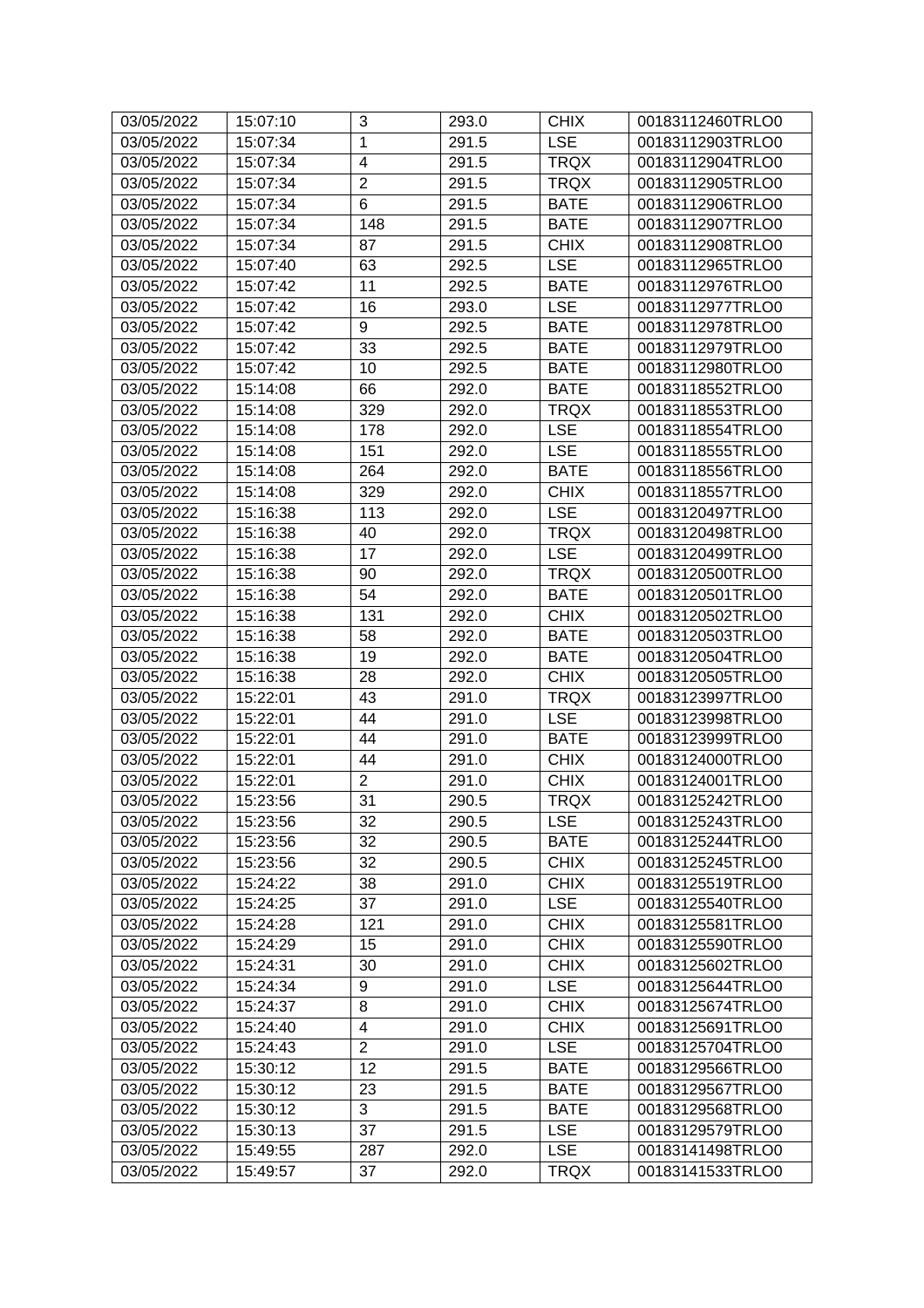| 03/05/2022 | 15:49:58 | 72             | 292.0 | <b>LSE</b>  | 00183141536TRLO0 |
|------------|----------|----------------|-------|-------------|------------------|
| 03/05/2022 | 15:50:01 | 18             | 292.0 | <b>BATE</b> | 00183141560TRLO0 |
| 03/05/2022 | 15:50:01 | 376            | 292.0 | <b>BATE</b> | 00183141561TRLO0 |
| 03/05/2022 | 15:50:04 | 18             | 292.0 | <b>LSE</b>  | 00183141588TRLO0 |
| 03/05/2022 | 15:50:07 | 98             | 292.0 | <b>BATE</b> | 00183141615TRLO0 |
| 03/05/2022 | 15:50:10 | 10             | 292.0 | <b>LSE</b>  | 00183141640TRLO0 |
| 03/05/2022 | 15:50:13 | 24             | 292.0 | <b>BATE</b> | 00183141684TRLO0 |
| 03/05/2022 | 15:50:16 | 9              | 292.0 | <b>TRQX</b> | 00183141711TRLO0 |
| 03/05/2022 | 15:50:19 | $\,6$          | 292.0 | <b>BATE</b> | 00183141764TRLO0 |
| 03/05/2022 | 15:50:22 | 5              | 292.0 | <b>LSE</b>  | 00183141805TRLO0 |
| 03/05/2022 | 15:50:25 | $\overline{3}$ | 292.0 | <b>LSE</b>  | 00183141834TRLO0 |
| 03/05/2022 | 15:50:28 | $\overline{2}$ | 292.0 | <b>BATE</b> | 00183141856TRLO0 |
| 03/05/2022 | 16:04:46 | $\overline{2}$ | 291.0 | <b>CHIX</b> | 00183149336TRLO0 |
| 03/05/2022 | 16:04:46 | 1              | 291.0 | <b>LSE</b>  | 00183149337TRLO0 |
| 03/05/2022 | 16:04:46 | $\mathbf 2$    | 291.5 | <b>TRQX</b> | 00183149338TRLO0 |
| 03/05/2022 | 16:04:46 | 15             | 291.0 | <b>BATE</b> | 00183149339TRLO0 |
| 03/05/2022 | 16:08:48 | $\mathbf{1}$   | 292.5 | <b>LSE</b>  | 00183152903TRLO0 |
| 03/05/2022 | 16:08:48 | 12             | 293.0 | <b>CHIX</b> | 00183152904TRLO0 |
| 03/05/2022 | 16:08:48 | 89             | 293.0 | <b>CHIX</b> | 00183152905TRLO0 |
| 03/05/2022 | 16:11:52 | 334            | 291.5 | <b>LSE</b>  | 00183155294TRLO0 |
| 03/05/2022 | 16:11:52 | 333            | 291.5 | <b>TRQX</b> | 00183155295TRLO0 |
| 03/05/2022 | 16:11:52 | 334            | 291.5 | <b>BATE</b> | 00183155296TRLO0 |
| 03/05/2022 | 16:11:52 | 334            | 291.5 | <b>CHIX</b> | 00183155297TRLO0 |
| 03/05/2022 | 16:19:56 | 32             | 292.5 | <b>CHIX</b> | 00183162116TRLO0 |
| 03/05/2022 | 16:19:56 | 45             | 292.5 | <b>CHIX</b> | 00183162117TRLO0 |
| 03/05/2022 | 16:19:56 | 10             | 292.5 | <b>CHIX</b> | 00183162118TRLO0 |
| 03/05/2022 | 16:19:56 | 87             | 293.0 | <b>TRQX</b> | 00183162119TRLO0 |
| 03/05/2022 | 16:20:28 | 88             | 292.5 | <b>BATE</b> | 00183162643TRLO0 |
| 03/05/2022 | 16:20:30 | 87             | 293.0 | <b>LSE</b>  | 00183162654TRLO0 |
| 03/05/2022 | 16:20:31 | 32             | 293.0 | <b>CHIX</b> | 00183162665TRLO0 |
| 03/05/2022 | 16:20:32 | 22             | 293.0 | <b>LSE</b>  | 00183162688TRLO0 |
| 03/05/2022 | 16:20:34 | $\overline{2}$ | 293.0 | <b>CHIX</b> | 00183162698TRLO0 |
| 03/05/2022 | 16:20:34 | $\overline{6}$ | 293.0 | <b>CHIX</b> | 00183162699TRLO0 |
| 03/05/2022 | 16:20:37 | 22             | 293.0 | <b>BATE</b> | 00183162731TRLO0 |
| 03/05/2022 | 16:20:40 | 5              | 293.0 | <b>LSE</b>  | 00183162767TRLO0 |
| 03/05/2022 | 16:20:43 | 6              | 293.0 | <b>BATE</b> | 00183162810TRLO0 |
| 03/05/2022 | 16:20:46 | $\overline{2}$ | 293.0 | <b>CHIX</b> | 00183162828TRLO0 |
| 03/05/2022 | 16:22:16 | 164            | 293.0 | <b>TRQX</b> | 00183163816TRLO0 |
| 03/05/2022 | 16:22:18 | 4              | 293.0 | <b>CHIX</b> | 00183163855TRLO0 |
| 03/05/2022 | 16:22:22 | $\overline{2}$ | 293.0 | <b>BATE</b> | 00183163899TRLO0 |
| 03/05/2022 | 16:22:25 | $\mathbf{1}$   | 293.0 | <b>CHIX</b> | 00183163938TRLO0 |
| 03/05/2022 | 16:24:42 | 43             | 293.0 | <b>TRQX</b> | 00183165571TRLO0 |
| 03/05/2022 | 16:24:46 | 11             | 293.0 | <b>CHIX</b> | 00183165599TRLO0 |
| 03/05/2022 | 16:24:46 | 36             | 293.0 | <b>CHIX</b> | 00183165600TRLO0 |
| 03/05/2022 | 16:24:46 | 13             | 293.0 | <b>CHIX</b> | 00183165601TRLO0 |
| 03/05/2022 | 16:24:49 | $\mathbf{1}$   | 293.0 | <b>BATE</b> | 00183165643TRLO0 |
| 03/05/2022 | 16:25:10 | 41             | 292.0 | <b>TRQX</b> | 00183165906TRLO0 |
| 03/05/2022 | 16:25:10 | $\mathbf 1$    | 292.0 | <b>LSE</b>  | 00183165907TRLO0 |
| 03/05/2022 | 16:25:10 | 11             | 292.0 | <b>TRQX</b> | 00183165908TRLO0 |
| 03/05/2022 | 16:25:10 | 15             | 292.0 | <b>CHIX</b> | 00183165909TRLO0 |
| 03/05/2022 | 16:25:10 | 168            | 292.0 | <b>BATE</b> | 00183165910TRLO0 |
| 03/05/2022 | 16:27:20 | 156            | 291.5 | <b>TRQX</b> | 00183167497TRLO0 |